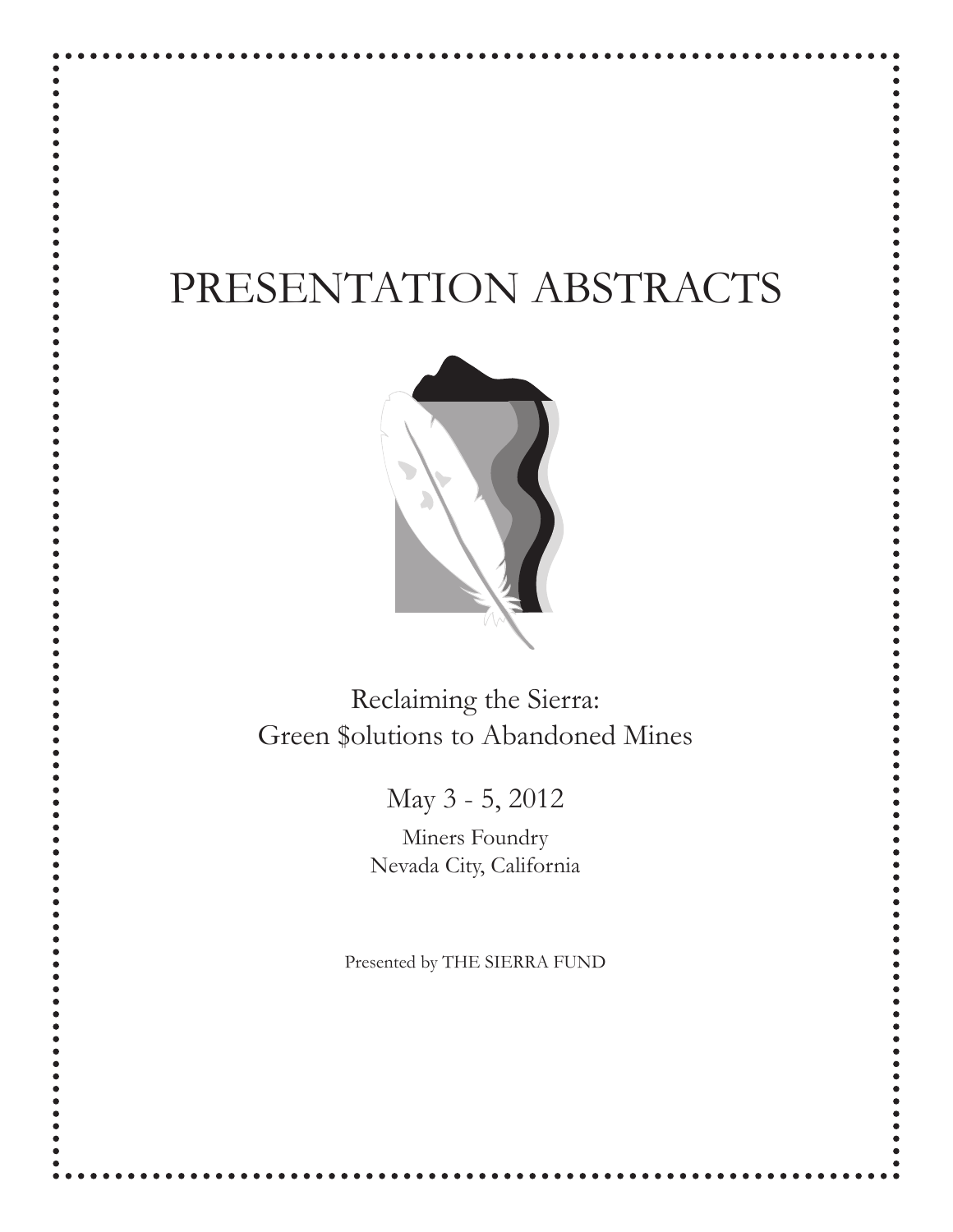## **INSTALLATION AND OPERATION OF A PASSIVE TREATMENT SYSTEM TO TREAT MINING INFLUENCED WATER FROM THE MAGENTA DRAIN PORTAL AT EMPIRE MINE STATE HISTORIC PARK, GRASS VALLEY, CA**

James Gusek, Lee Josselyn, William Agster, Steve Lofholm, and Daniel Millsap

**Abstract**. Empire Mine State Historic Park (EMSHP) near Grass Valley, CA contains historic mine workings that flooded with ground water since the Empire Mine closed in 1957. Mining influenced water (MIW) perennially flows from portions of the underground workings via the Magenta Drain portal located near the northwest corner of the Park and into an unnamed channel. The MIW water has a neutral pH (no acid mine drainage), but contains elevated concentrations of iron, arsenic, manganese, and various other trace metals. Design treatment flows vary significantly from 20 gallons per minute to a maximum 100 year storm event level of 1,200 gallons per minute.

Several active treatment alternatives were evaluated including traditional lime dosing and green sand; passive treatment technologies, including biochemical reactors were also considered. However, bench scale test results indicated that simple settling of suspended iron oxy-hydroxide (with co-precipitated arsenic) and passive aerobic precipitation of manganese oxide could meet regulatory mandated effluent limits. Passive treatment methods are economical, with lower initial capital costs, lower long term operations and maintenance costs and smaller carbon footprint than active treatment methods. Keeping with California's Dept. of Parks and Recreation (DPR) Mission Statement, "to preserve the State's extraordinary biological diversity and protecting its most valued natural and cultural resources," the technology is green and sustainable which is critical since the passive treatment system (PTS) will, in principle, operate into perpetuity.

The PTS was designed considering the climate, flow regime, and space considerations of the site. MIW is diverted from the Magenta Drain portal to a pump vault where it is conveyed through an above-ground insulated pipe into a settling pond and then through two different types of aerobic wetlands where settling, precipitation and natural biochemical processes occur, and the treated water is returned by gravity to the Magenta channel just downstream of the diversion point. The pond and wetlands are lined with geosynthetic membrane liner. The PTS is designed so that the majority of the iron precipitate and co-precipitated arsenic will settle into the settling pond. Wetland 1 contains approximately 12 inches of soil planted with willows and rushes, providing oxygenation to further remove additional dissolved iron from the MIW. Wetland 2 contains limestone that supports algae that will remove manganese. PTSs typically take from two to three years to mature and reach their maximum metals removal capability.

DPR and their consultant worked collaboratively with the Central Valley Regional Water Quality Control Board to prepare a Report of Waste Discharge and are in the process of obtaining revised Waste Discharge Requirements for operation and monitoring of the treatment system performance.

The PTS has been operating since November 2011 with excellent results. Even though the system is not fully mature, a majority of the effluent limits were met within the first four months of operation and will continue to improve overall as the system matures.

The PTS requires minimal operation and maintenance compared to an active treatment system and uses natural processes to remove metals from MIW. In addition, the PTS does not require a fixed plant that would utilize hazardous/toxic chemicals to recover metals in the MIW.

**Additional Key Words**: passive treatment system, arsenic, iron, manganese, trace metals

For presentation at the Reclaiming the Sierra: *Green \$olutions for Abandoned Mines Conference*, Nevada City, CA. May 3, 2012

James Gusek and Lee Josselyn are engineers, Bill Agster is the construction manager, and Steve Lofholm is a hydrogeologist with Golder Associates Inc. Daniel Millsap is the EMSHP Project Manager for the California Department of Parks and Recreation.

\_\_\_\_\_\_\_\_\_\_\_\_\_\_\_\_\_\_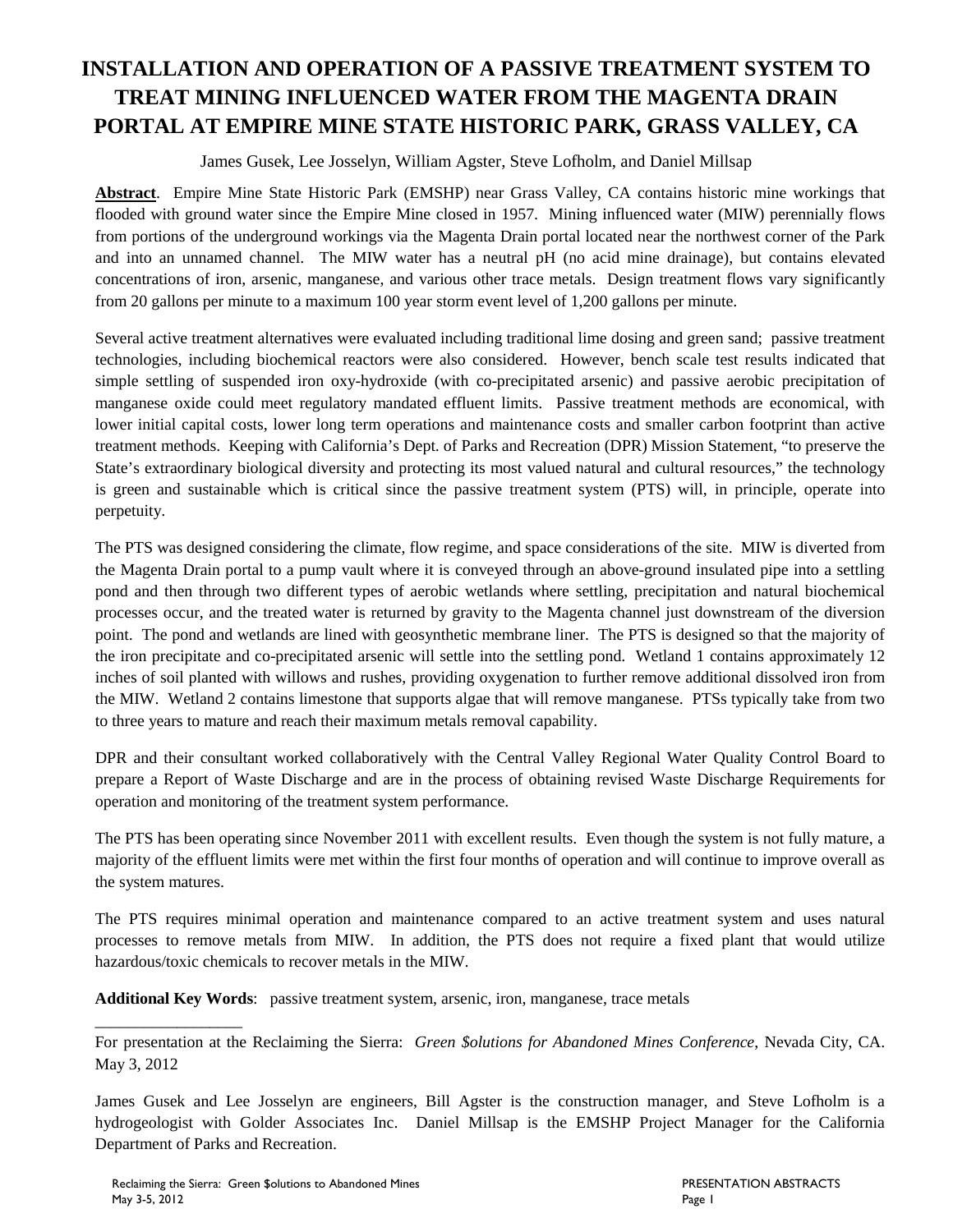## **Assessment of Mercury and Mine Waste Deposits at Stocking Flat in the Deer Creek Watershed, Nevada County, California**

## **C.N. Alpers<sup>1</sup> , J.A. Fleck<sup>2</sup> , E. Beaulieu<sup>3</sup> , R.L. Hothem<sup>4</sup> , J.T. May<sup>5</sup> , M. Marvin-DiPasquale<sup>6</sup> , A.E. Blum<sup>7</sup> , and P.G. Graves<sup>8</sup>**

**<sup>1</sup>** U.S. Geological Survey, California Water Science Center, 6000 J St., Placer Hall, Sacramento, CA 95819; cnalpers@usgs.gov; 916-278-3134

- **<sup>2</sup>** U.S. Geological Survey, Sacramento, CA 95819, jafleck@usgs.gov
- **<sup>3</sup>** U.S. Geological Survey, Sacramento, CA 95819, ebeauli@usgs.gov
- **<sup>4</sup>** U.S. Geological Survey, Dixon, CA 95620, roger\_hothem@usgs.gov
- **<sup>5</sup>** U.S. Geological Survey, Sacramento, CA 95819, jasonmay@usgs.gov
- **<sup>6</sup>** U.S. Geological Survey, Menlo Park, CA 94025, [mmarvin@usgs.gov](mailto:mmarvin@usgs.gov)
- **<sup>7</sup>** U.S. Geological Survey, Boulder, CO 80303, aeblum@usgs.gov
- **<sup>8</sup>** Bureau of Land Management, Sacramento, CA 95814, p15grave@blm.gov

Stocking Flat, located on Deer Creek about 3 km downstream (west) of Nevada City, is a site that includes a rapidly eroding cut-bank containing sediment made up of a mixture of hardrock mine waste, placer mine waste, and other sediment from the watershed. During the latter half of the 19th century and the first part of the 20th century, it was common practice throughout the western U.S. to use mercury (Hg) to enhance gold recovery at hardrock gold mines (stamp mills) and at hydraulic mines (sluices), and to deposit Hg-contaminated mine wastes in local creeks and rivers. The U.S. Geological Survey (USGS) sampled sediment from the cut-bank (left bank) and from the adjacent floodplain (right bank) and measured erosion by using tripod-based LiDAR (Light Detection And Ranging).

Preliminary results indicate that more than 163 cubic meters of sediment eroded from the cut-bank between December 2010 and May 2011. This sediment contained at least 12 grams of Hg, a minimum estimate that does not account for discrete beads of liquid Hg or gold-mercury amalgam (AuHg). Mineralogy and geochemistry of three discrete size fractions of sediment (less than 0.063 mm, 0.063 to 0.25 mm, and 0.25 to 1.0 mm) were compared to end-member mine waste from other parts of the watershed to estimate the proportions of hardrock and placer mine wastes in the eroding cut-bank.

In addition, the USGS sampled water, sediment, fish, and predatory invertebrates (larval dragonflies, crane flies, damselflies, mayflies, stoneflies, and dobsonflies; and adult water striders) during 2010-11 to assess temporal and spatial variability of Hg and methylmercury concentrations at several locations in Deer Creek, both upstream and downstream of Stocking Flat. Results from these investigations will be used by the BLM to determine whether removal or stabilization of Hg-contaminated sediment may be needed.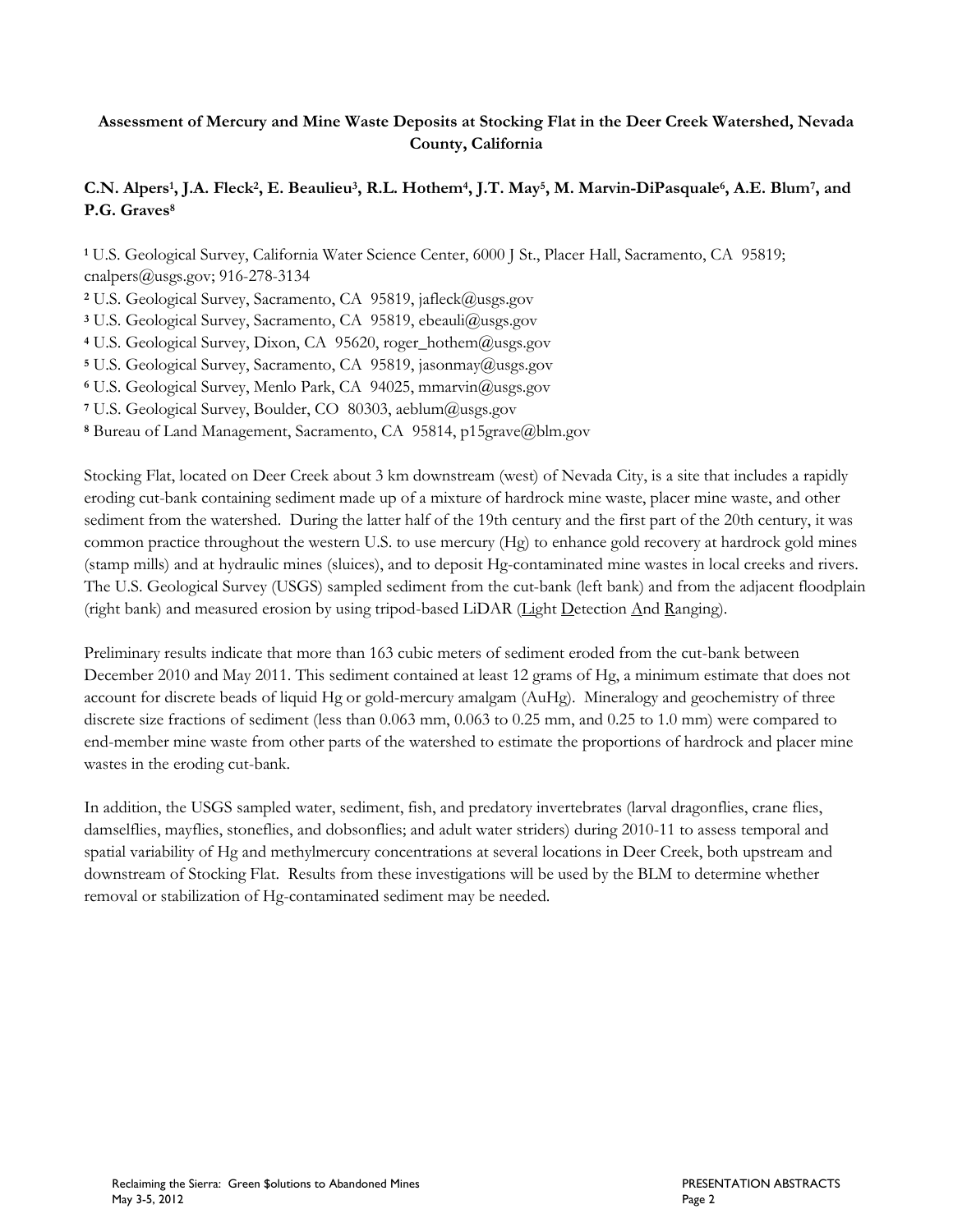## **Penn Mine Ecosystem Restoration Project Effective Soil Remediation and Revegetation Techniques on Pyritic Mineral Deposits at an Abandoned Copper and Zinc Mine**

Max J. Busnardo (presenter) and Patrick Reynolds (co-author) H. T. Harvey & Associates

The East Bay Municipal Utility District implemented water quality and habitat restoration actions to restore ecosystem services at Penn Mine. Penn Mine is a 30-acre abandoned copper and zinc mine located on pyritic mineral deposits in the Sierra Nevada foothills adjacent to Camanche Reservoir within the Mokelumne River watershed, California. Prior to restoration, Penn Mine was a substantial source of acidic, copper and zinc laden run-off to the reservoir. Acidic mine waste covered the entire site including two creeks. Site conditions precluded vegetation establishment and acid rock drainage resulted in downstream fish kills. Approximately 360,000 cubic yards of waste rock and alluvium were excavated and moved to an on-site landfill. Soil treatments, creek channel reconstruction and site revegetation were implemented following waste removal. Soil treatments included application of dicalcium silicate, installation of cover soil, and incorporation of composted-organic matter into the cover soil. The cover soil was hydroseeded and planted with California native grassland, riparian and oak woodland species. The soil paste pH, prior to soil treatment, was below the known pH tolerance limits of the target native tree species. Post-restoration monitoring led to the following conclusions: 1) soil remediation measures increased the subgrade soil paste pH; 2) cover soil exhibited improved fertility and aggregate formation; 3) post-restoration soil conditions supported rapid establishment of target native vegetation; 4) red willow, sandbar willow and Fremont cottonwood survived and grew rapidly where floodplain soil paste pH was extremely low (2.5 to 3.5), and; 5) net annual mass export of copper and zinc to Camanche Reservoir decreased by 99 % and 90 %, respectively.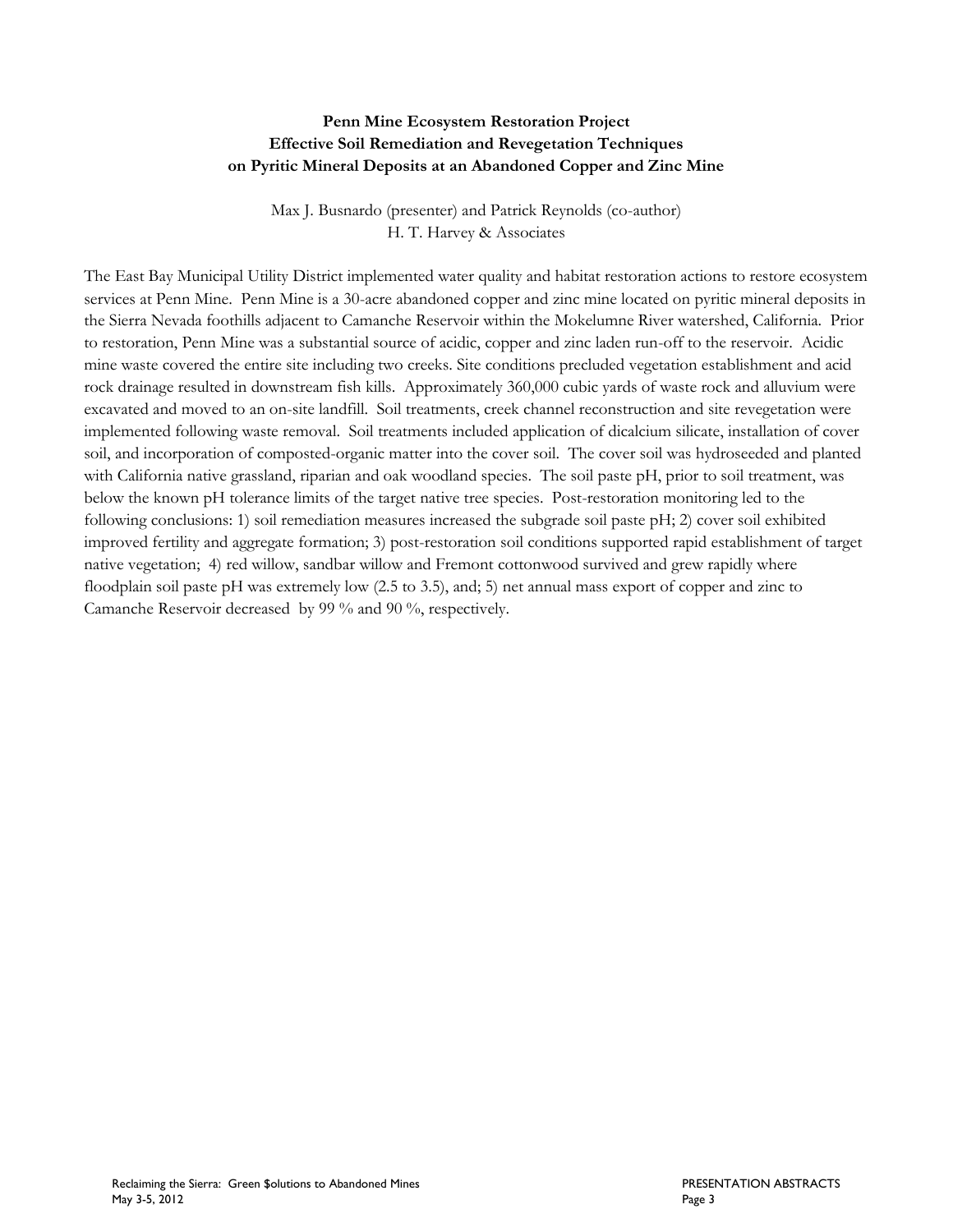#### **Proposed San Juan Ridge Mine**

## **Tim Callaway and Clay Guzi**

Shasta Gold Corp

San Juan Mining Corp.'s CEO, Tim A Callaway, will discuss the company's proposal to re-open the San Juan Ridge Gold Mine, located on San Juan Ridge in Nevada County. The San Juan Gold Deposit is a cemented placer (gravel) deposit, a remnant of a 60 million year old extinct riverbed that sits on the San Juan Ridge. The San Juan Ridge Gold Mine was operated as an underground mine by a former owner from 1993 to 1997, and closed with declining gold prices in late 1997. When the prior operation was granted a Conditional Use Permit by Nevada County, there was years of baseline environmental studies completed and more than one Environmental Impact Report prepared. The prior project's impacts on the community surrounding the mine will be discussed in detail by Mr. Callaway.

San Juan Mining Corp. is located in Nevada City, and was formed for the express purpose of mining the San Juan Deposit. The company is proposing to re-open the underground mine and conduct operations there for approximately 10 years. San Juan Mining Corp. has proposed to pay for a new Environmental Impact Report, which will be prepared by Consultants selected and retained by Nevada County. Issues important to the community as well as to San Juan Mining Corp., such as groundwater, traffic, wildlife, streams, air quality, noise impacts, etc. will be studied in great detail with mitigations measures developed to eliminate or reduce project impacts. The company believes they can effectively prevent the prior project impacts, but acknowledges there is essentially no project without some form of impact. San Juan Mining Corp. hopes to work with leaders in the San Juan Ridge community, and in Nevada County, to create effective mitigation measures for the impacts identified during the environmental review process.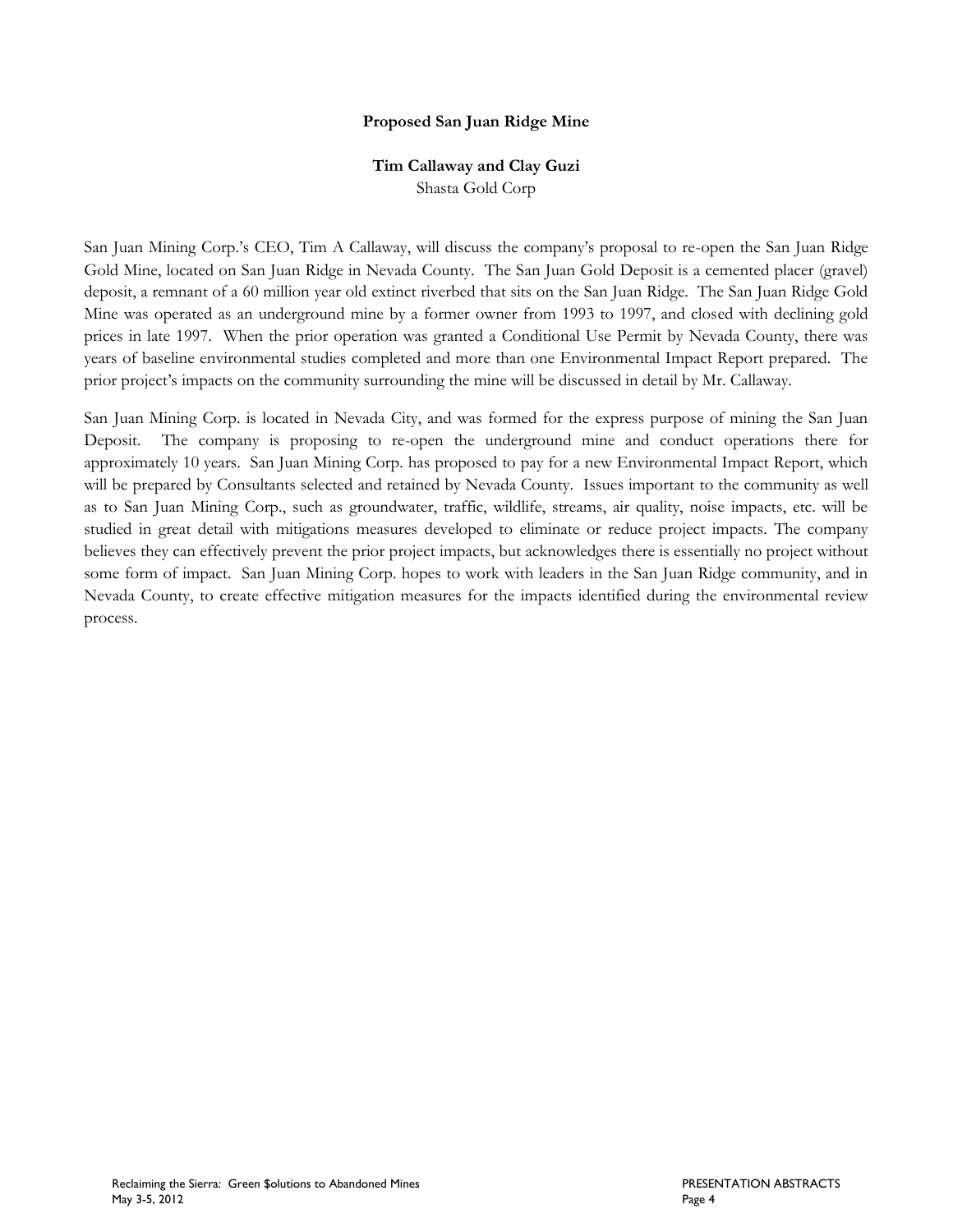## **Toolkit Training Program for Health Care Providers**

## **Tony DeRiggi, MD**

The Toolkit is a combination of easy-to-use reference guides for health providers and user friendly health education materials on preventing exposures to toxic chemicals and other substances that affect infant and child health.

The Toolkit materials are a compilation of current knowledge on the effects of toxic chemicals on child development, and have been endorsed by the American Academy of Pediatrics.

The Pediatric Environmental Health Toolkit Training uses various case examples to highlight the relationship between environmental exposures and children's health, and clinical use of the Toolkit.

Upon completion the learner will be able to:

- Identify routes of exposure to common toxic chemicals and substances including mercury, lead, arsenic, solvents, pesticides, and persistent organic compounds such as PCBs;
- Recognize links between these toxic chemicals and health effects;
- Provide anticipatory guidance keyed to well-child visits;
- Enhance patient communications on environmental health issues;
- Discuss the unique vulnerabilities of children, the "built" and "food" environments, and other important issues;
- Use the Pediatric Toolkit in the busy practice setting.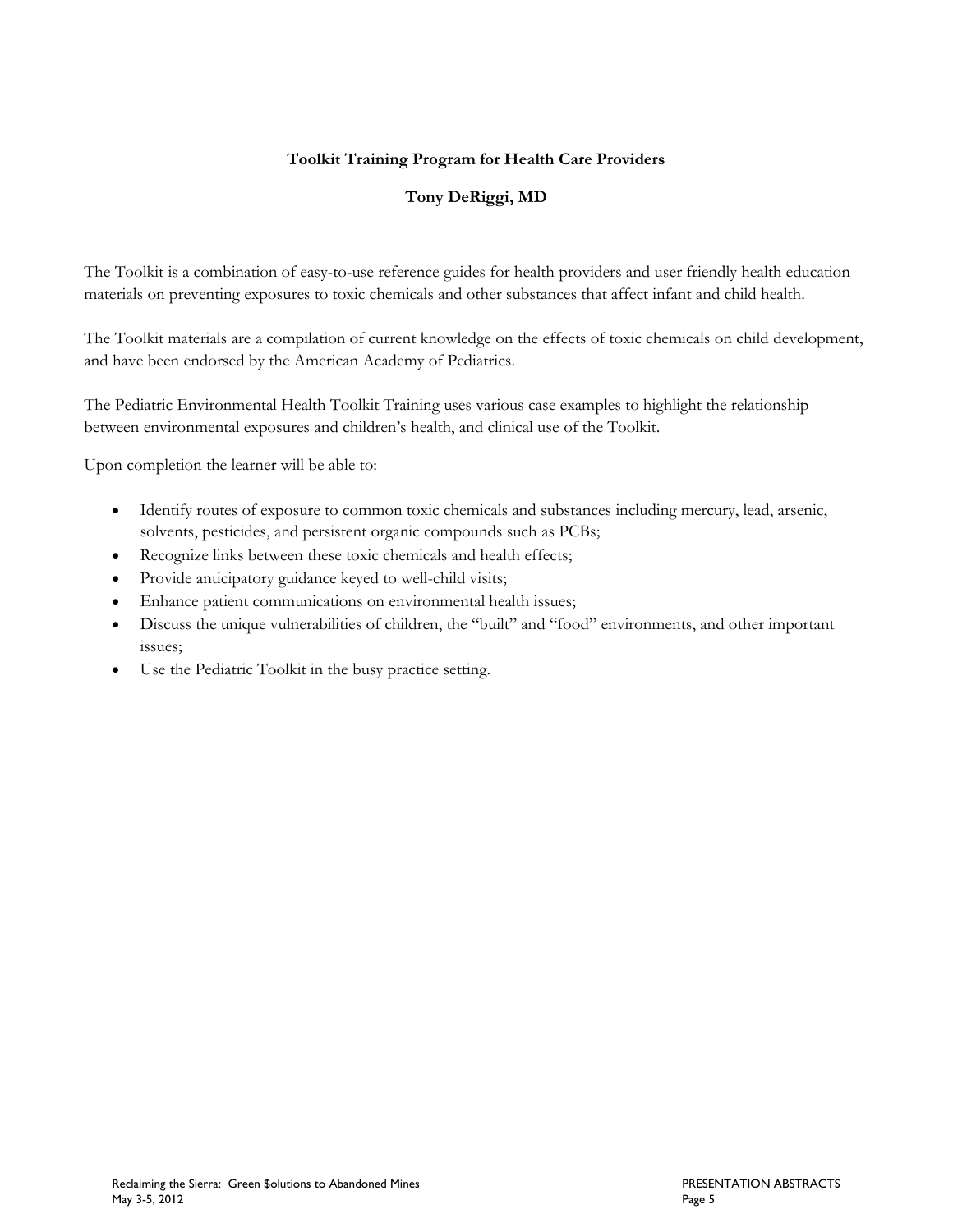#### **Engineered Pumpable pHoamTM: A New Innovative Method for Mitigating Acid Rock Drainage**

James Gusek<sup>1</sup>, Brian Masloff<sup>3</sup>, and John Fodor<sup>3</sup>

#### **Presented by Paul Eger<sup>2</sup>**

#### **Abstract**

If one can embrace the medical analogue, much of the mining industry currently suffers from a massive bacterial infection. When pyrite-bearing or sulfide-bearing rock formations, tailings, or mine wastes are infected by *Acidithiobacillus ferro-oxidans*, the likelihood of forming acid rock drainage (ARD) is almost guaranteed. The "pharmacy" of antibiotics available is extensive, ranging from solid alkaline amendments like limestone to liquid "medicines" such as sodium lauryl sulfate, sodium thiocyanate, waste milk, and bipolar lipids. Unfortunately, the "geo-medical" teams of geochemists, microbiologists, engineers, and mine managers lack the tools to surgically apply these active ingredients where they are needed most with a minimum of waste. Distribution of fine grained limestone on the surface of an acidic mine waste dump is analogous to applying a bandage soaked in antacid to treat an upset stomach. The implementation of up-to-date best management practices has not healed the patient; an equivalent combination of hypodermic needle, cyber knife, and arthroscopic probe is clearly needed.

Using an engineered, flow-able or pumpable foam or  $p$ Hoam<sup>TM</sup> as the medicinally analogous "dextrose delivery solution" for solid and/or liquid "geo-antibiotics", the authors have combined off-the-shelf technologies that have been previously applied in solving geotechnical problems in the mining industry. A patent for the innovative process is pending. This paper discusses method concepts and the advantages it could provide over conventional best management practices.

Preliminary laboratory test results suggest that the delivery of solid and liquid materials into porous, unsaturated rock can provide a variety of ARD-suppressing coatings.

The timing of ARD-suppressing materials' application to ARD-prone wastes in the mining and processing cycle may govern whether these materials behave as a post-infection medicine or as a vaccine that prevents infection altogether. Field demonstration sites are being sought.

For presentation at the *Reclaiming the Sierra: Green \$olutions for Abandoned Mines Conference*, Grass Valley, CA. May 3, 2012.

<sup>1</sup>Golder Associates Inc., Lakewood, CO, USA, James Gusek@golder.com

<sup>2</sup>Golder Associates Inc., Minneapolis, MN, USA, [Paul\\_Eger@golder.com](mailto:Paul_Eger@golder.com)

<sup>3</sup>Cellular Concrete Solutions LLC, Golden, CO, USA, bmasloff@cellular-concrete.com; jfodor@cellular-concrete.com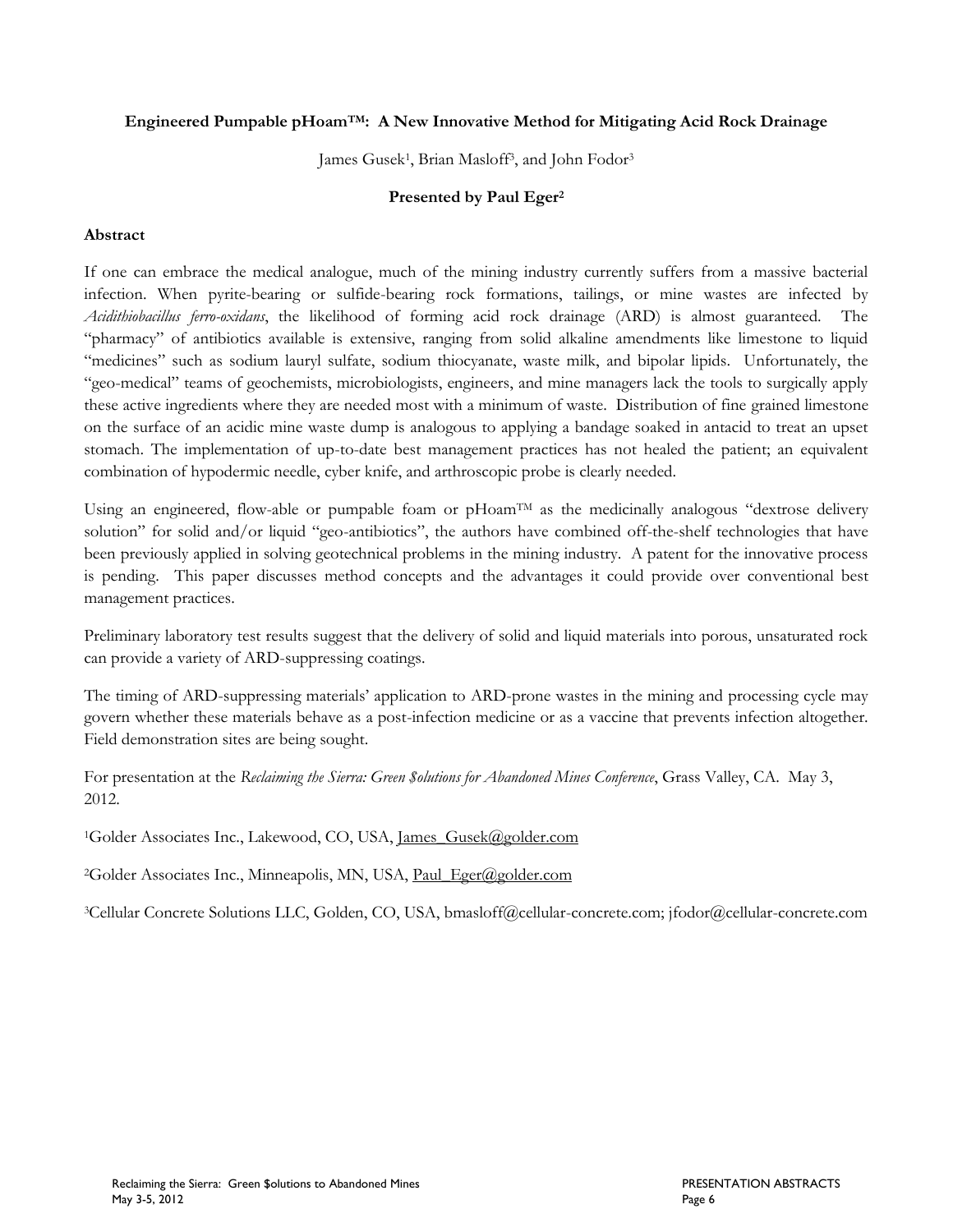#### **REMEDIAL TECHNOLOGIES FOR MINE WASTES - AN ITRC WEB BASED GUIDANCE**

Instructor: Paul Eger (Senior Engineer, Golder Associates Inc.; 1751 West Country Road B, Suite 105, Roseville, Minnesota 55113; 651-697-9737; Paul\_Eger@golder.com)

Overview: The ITRC is a state-led, national coalition helping regulatory agencies, site owners, and technology developers and vendors achieve better environmental protection through the use of innovative technologies. ITRC establishes teams to address major environmental problems facing the states.

Abstract. Mining practices and the lack of mine land reclamation have led to sites with significant environmental and human health issues. Historical and current practices have led to operating sites with mine waste issues that must be addressed when operations cease. Typical remedial solutions are often lengthy and expensive, and are unacceptable to the mining community, the regulatory community and to the public. Some mined sites contain enough residual mineralization that remaining and subsequent reclamation may be economically feasible. Some current operations may even have the infrastructure in place to co-manage the cleanup of legacy waste while in operation. However, current regulations often provide barriers to these approaches. Innovative approaches and technologies need to be developed and implemented at current and former mining projects that solve our environmental issues and remove existing regulatory barriers. The ITRC Mine Waste team has developed a Web-based guidance ITRC MW-1, 2010 (available) at <http://www.itrcweb.org/miningwaste-guidance/>that helps project managers select technologies to deal with mine waste. The guidance contains decision trees, technology overviews, case studies, and regulatory challenges.

The decision trees guide users to a set of treatment technologies that may be applicable to their site. Each technology overview includes information on applicability, advantages, limitations, performance, stakeholder concerns, regulatory considerations, and lessons learned. Case studies support the technology overviews. Together the guidance helps project managers decide how well a technology may fit their remedial/reclamation goals.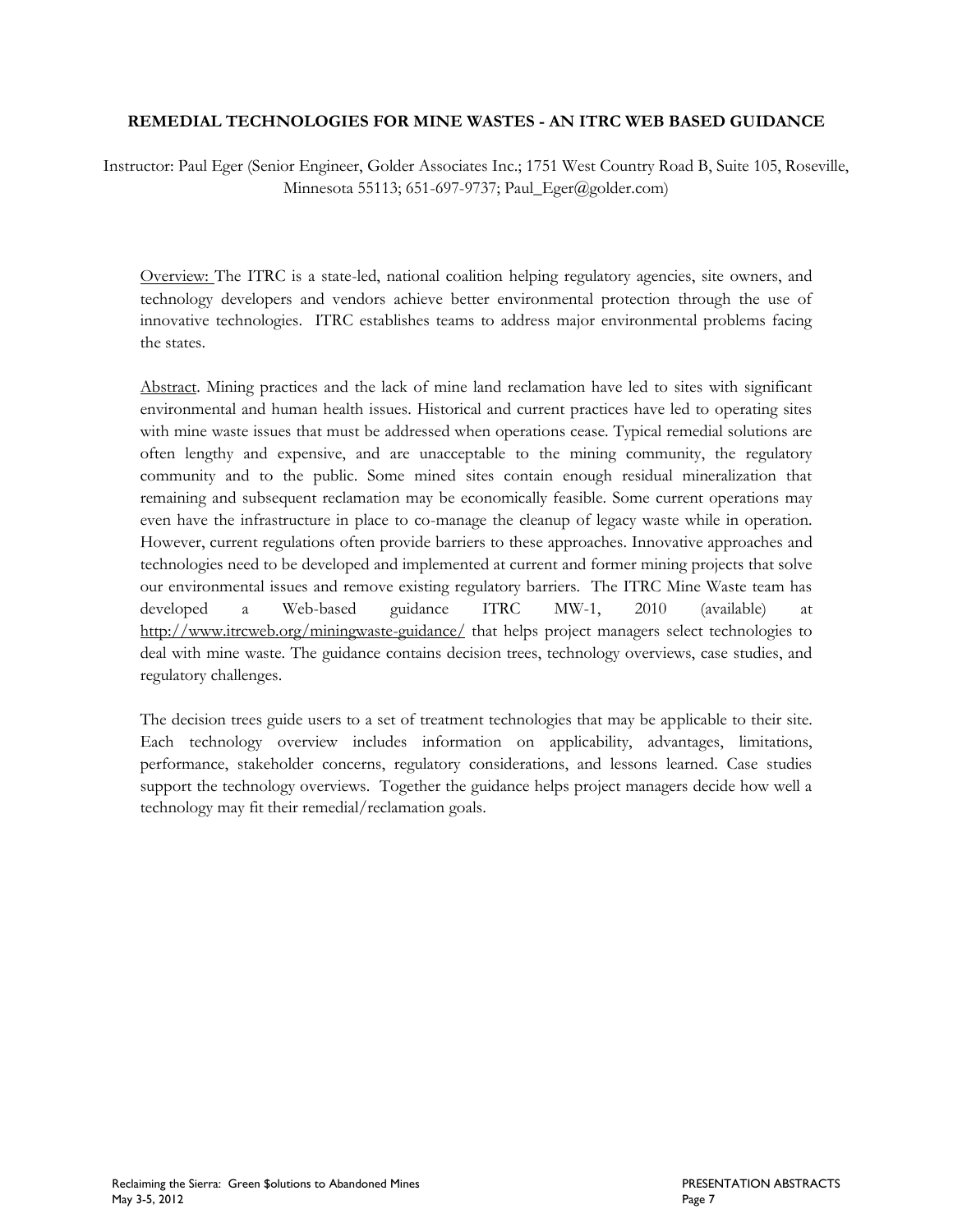## **Update on California Suction Dredge Mining Regulation, Legislation, Litigation Abstract and Presentation by Steve Evans, Friends of the River**

Suction dredging is a form of placer gold mining. A 2-8 inch diameter nozzle and hose attached to a centrifugal pump, driven by an engine, suctions gold-bearing gravel and sediment from the stream or river-bottom. The gold is captured in a sluice and the remaining sediment and gravel is discharged back into the river.

Suction dredging mining was common in the gold-bearing streams of the Sierra Nevada, Klamath Mountains, and San Gabriel Mountains of California. The California Department of Fish and Game (CDFG) issued an average of 3,200 permits annually under the old 1994 regulations. In 2006, a state court ordered CDFG to develop new mining regulations and in 2009 it enjoined CDFG from issuing any permits pending new regulations. This moratorium was reinforced by the California Legislature in 2009.

CDFG issued draft suction dredge mining regulations in early 2011. CDFG's environmental analysis found that suction dredging causes several unmitigated significant impacts, including water pollution from the discharge of mercury and other heavy metals, disturbance of riparian habitat and riparian-dependent bird species, cumulative effects on wildlife and habitat, substantial adverse change to historical and archeological resources, and violation of local noise ordinances. Mining critics also believe the proposed regulations fail to adequately address adverse impacts on wild trout and threatened and endangered fish and allow mining in State and National Parks, Wild & Scenic Rivers, Indian Reservations, and other areas where mining is typically prohibited.

In 2011, the California Legislature adopted budget language that required CDFG to adopt regulations that mitigate all significant impacts and propose a fee structure that covers state costs. CDFG issued revised regulations in early 2012, but the regulations fail to comply with state law. Conservationists, anglers, and Native Americans, as well as miners, are again challenging the regulations in state court.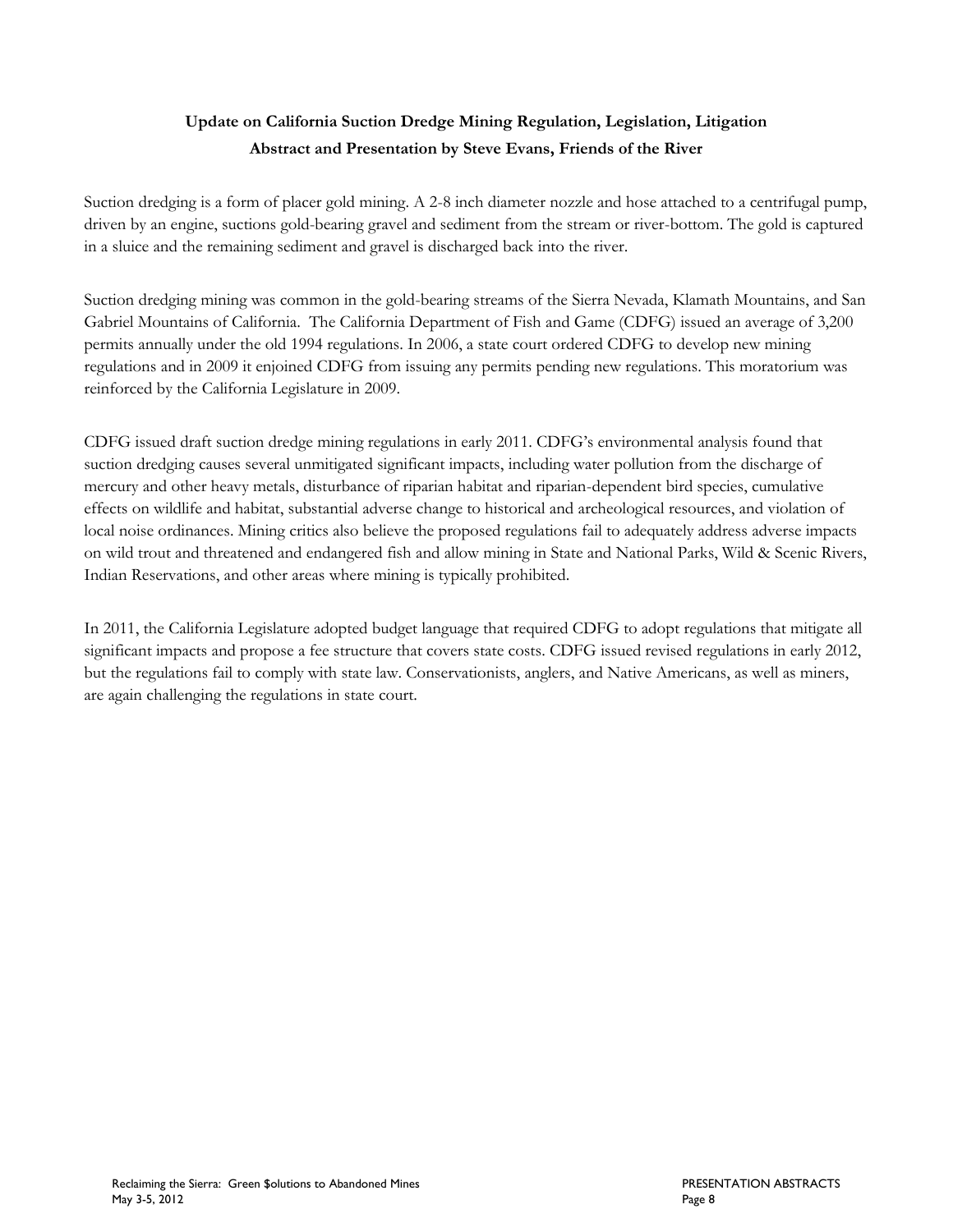#### **Revegetation for Slope Stabilization and Erosion Control in California Mine Reclamation**

#### **GARDNER, Leah, Dept. of Conservation, Office of Mine Reclamation**

#### *801 K Street, MS 09-06, Sacramento, CA, 95814. Leah.Gardner@conservation.ca.gov*

Revegetation offers the best long-term, sustainable solution to stabilizing slopes and preventing erosion and sedimentation on lands disturbed by surface mining. The self-perpetuating revegetated cover intercepts raindrops and reduces the velocity of surface runoff while the plant roots help bind the soil together providing tensile strength to slopes and decreasing the incidence of erosion, slumping, and slope failure.

Established native plants blend the site with the natural surroundings and provide ecosystem services, such as supporting microbial and chemical processes and biotic interactions. Examples of revegetation successes on mined lands throughout California will be used to explain the techniques of successful revegetation in a variety of ecosystems. Requirements for revegetation under SMARA (California's Surface Mining and Reclamation Act) will also be discussed.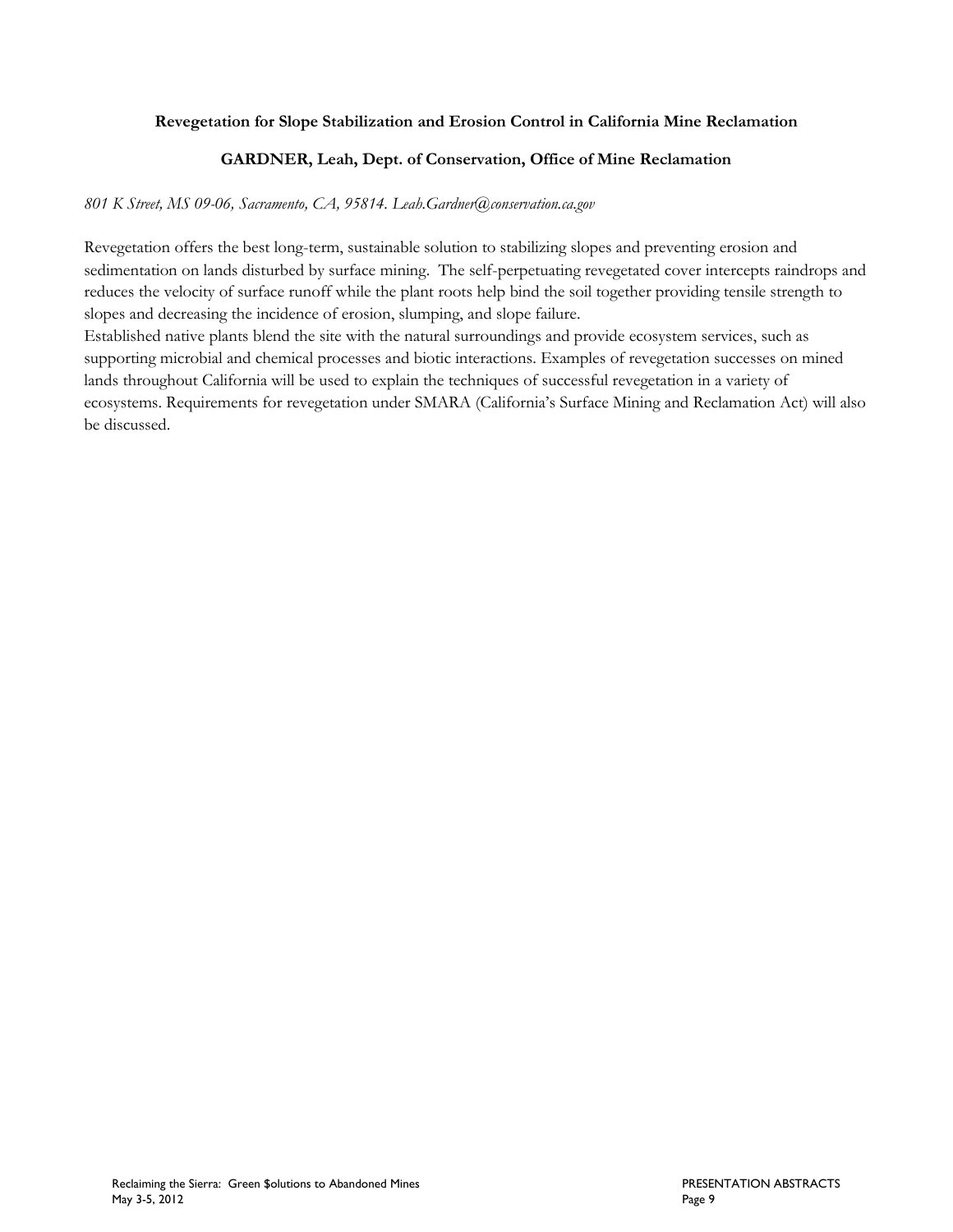#### **Reclaiming Hydraulic Gold Mine Sluice Tunnels**

#### **Rick Humphreys**

| Authors:                                            | Nevada City, CA 95959                          |
|-----------------------------------------------------|------------------------------------------------|
| HUMPHREYS, Richard D.                               | bshipley@fs.fed.us                             |
| State Water Resources Control Board                 |                                                |
| 1001 I Street                                       | LAWLER, David                                  |
| Sacramento, CA 95814                                | Bureau of Land Management                      |
| Rhumphreys@waterboards.ca.gov                       | 2800 Cottage Way, Suite W-1834                 |
|                                                     | Sacramento, CA 95825-1886                      |
| WEAVER, Rick                                        | dlawler@ca.blm.gov                             |
| United States Forest Service, Tahoe National Forest |                                                |
| 631 Coyote St.                                      | WEDEN, Chris                                   |
| Nevada City, CA 95959                               | United States Environmental Protection Agency, |
| rweaver@fs.fed.us                                   | Region 9                                       |
|                                                     | 75 Hawthorne Street                            |
| SHIPLEY, Brad                                       | San Francisco, CA, 94105                       |
| United States Forest Service, Tahoe National Forest | E-mail not available at this time              |
| 631 Coyote St.                                      |                                                |

Sluice tunnels were used at hydraulic mines between about 1860 and 1890 convey hydraulic mine debris and water from mine pits to nearby rivers or streams and recover gold. These tunnels, driven through rock, ranged in length from hundreds to thousands of feet and thus, were major engineering feats of their day. Literally hundreds were built. Wooden sluices installed in these tunnels were charged with mercury to enhance gold recovery. During mining, much mercury was lost with hydraulic mine debris, and through sluice floorboards. The tunnels were a major conveyance for mercury enriched-hydraulic mine debris from the mines to the major Sierra Nevada and Sacramento River watersheds. Even though hydraulic mining was shut down by the 1884 Sawyer decision, regional legacy mercury pollution manifests itself today as elevated mercury in biota, and has led to fish consumption advisories at numerous waterbodies.

Additionally, since the late 1990's, these tunnels have been "rediscovered" and recognized as environmental hazards because they often contain substantial amounts of mercury lost through sluice floorboards. Amateur gold prospectors tear up the sluices and recover gold impregnated mercury from the sluice foundation. Over the last 7 years, CERCLA Response Actions by the United States Forest Service, Bureau of Land Management, and the United States Environmental Protection Agency were directed at three tunnels. The objective of these actions was to prevent mercury in them from being removed. Although the tunnels were similar, treatment methods employed varied greatly. The presentation will provide an overview of the similarities and differences of the three projects.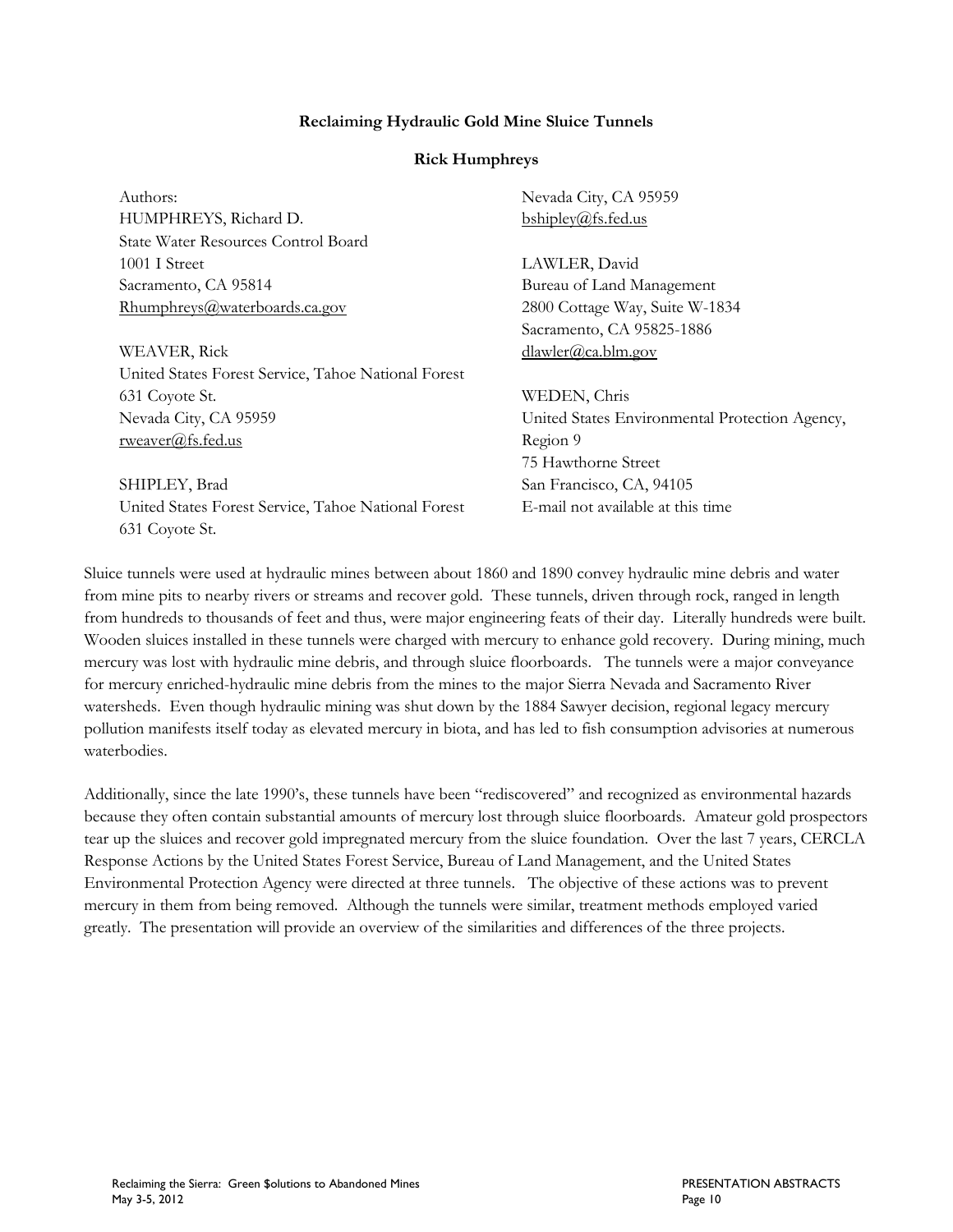#### **Sustainable Remediation and Green Resource Extraction Practices of Acid Mine Drainage Sites**

#### **James A. Jacobs and Stephen M. Testa**

Acid mine drainage (AMD) is created from the oxidation of pyrite and other iron sulfide minerals exposed to water and oxygen in the atmosphere in the presence iron and sulfur oxidizing bacteria. The resulting biochemical reactions create sulfuric acid and low pH waters, which in turn, solubilize other associated metals such as aluminum, manganese, iron and heavy metals contained in the surrounding rocks and sediments.

The Sierra Range in California contain countless acid mine drainage challenges at orphan metal mine sites where the miners have long ago extracted the gold and valuable minerals and left the waste rock and mine pits open to the atmosphere where acid mine drainage processes start. The acid drainage process precipitates the orange-yellow iron hydroxide staining that is common in creeks and rivers in mining areas. Once started, the acid drainage process is virtually impossible to stop and remediate. Over the past decade, advances in understanding biochemical processes associated with acid mine drainage has allowed for a more sustainable approach to remediation and resource recovery. In addition to recycling water from former mine pits, acid mine drainage can be used as a source of resources. In several cases in West Virginia, Maryland and Pennsylvania, treated mine waters are being used to grow rainbow trout as aquaculture benefits from the dewatering of excess shallow groundwater from coal mines in areas where mine drainage problems are common. Recovery of metal resources can be enhanced by optimizing the microbial environment which favors bioleaching and precipitation using various biomining techniques. Wetlands construction is a way to provide valuable wildlife habitat and passive ecosystem services while passively treating acid mine drainage. Acid mine drainage case studies associated with water reclamation, aquaculture, biomining and wildlife habitat creation will be discussed in the context of sustainable remediation and green resource extraction practices.

James A. Jacobs, P.G., C.H.G., is president of Environmental Bio-Systems in Mill Valley, California (geojimj@gmail.com). Stephen M. Testa, P.G., C.E.G. is the Executive Officer at the California State Mining and Geology Board (stesta@goldrush.com). They are co-editors with Jay Lehr on a book titled *Acid Mine Drainage, Rock Drainage and Sulfate Soils: Prediction and Remediation* to be published by John Wiley & Sons in the near future.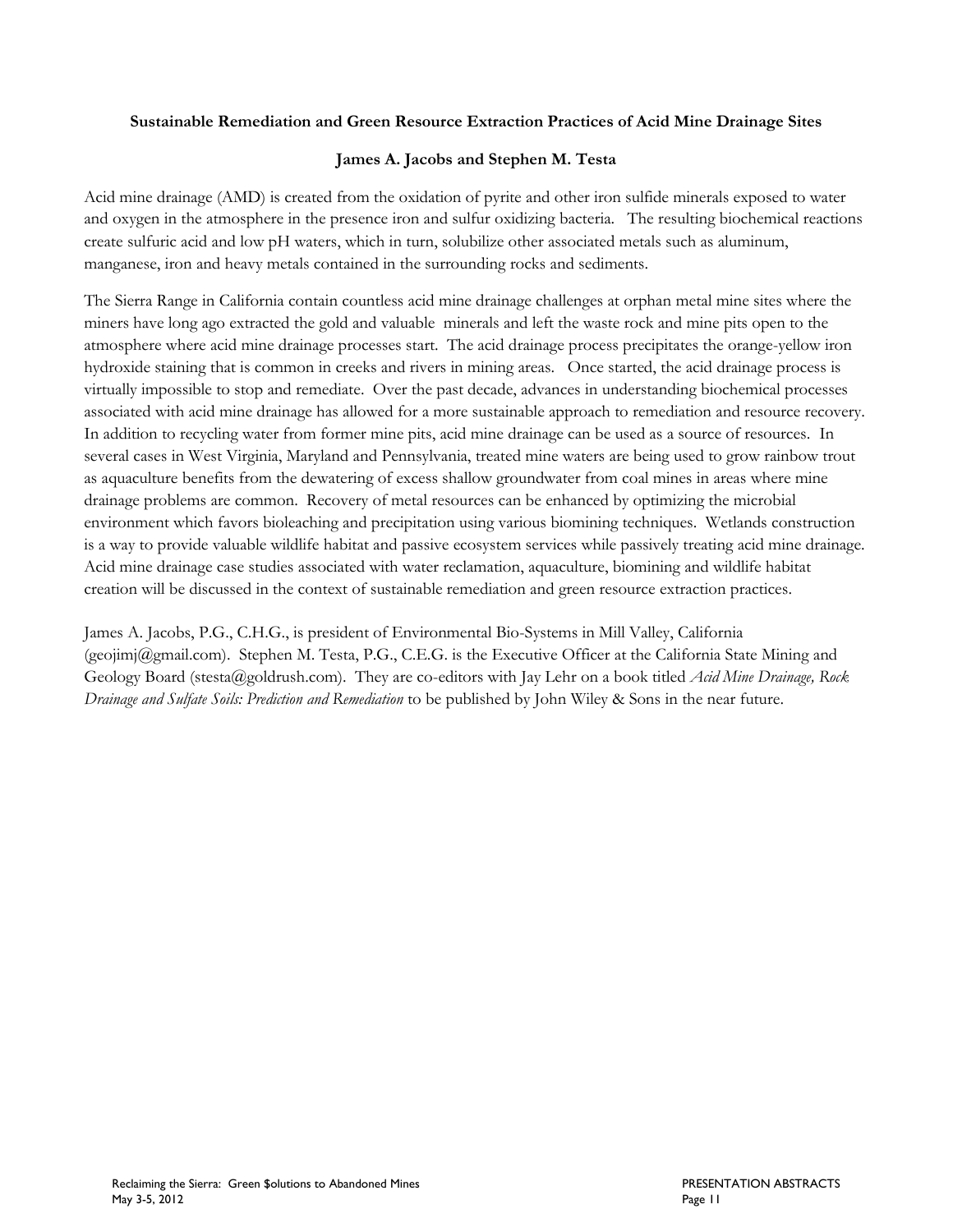#### **Addressing Administrative Challenges to Abandoned Mine Site Cleanup**

#### **Stephen McCord (McCord Environmental), Greg Reller (Burleson Consulting)**

About 50,000 abandoned mines across the State of California pose a combination of physical, toxic, and water quality threats to humans and the environment. While many of these abandoned mines' features (such as rock piles, openings, pits, and denuded areas) are significant, uncontrolled sources of toxins and sediment to California water bodies, there remains a distinct lack of clarity in both federal and California regulatory programs to address them. Currently, four California and Federal regulatory programs address abandoned mine sites that are contaminating surface waters: California Public Safety and Health Code, California Water Code, Federal Clean Water Act, and Federal Comprehensive Environmental Response, Compensation, and Liability Act. While the engineering solutions to control much of the metal and sediment contamination of California's waterways attributed to abandoned mines are reasonably straightforward, compliance with the wide array of regulatory requirements often paralyzes interested parties who would like to take action. This talk will summarize the current regulatory programs, first noting the paralyzing requirements but then also sharing success stories and suggested improvements.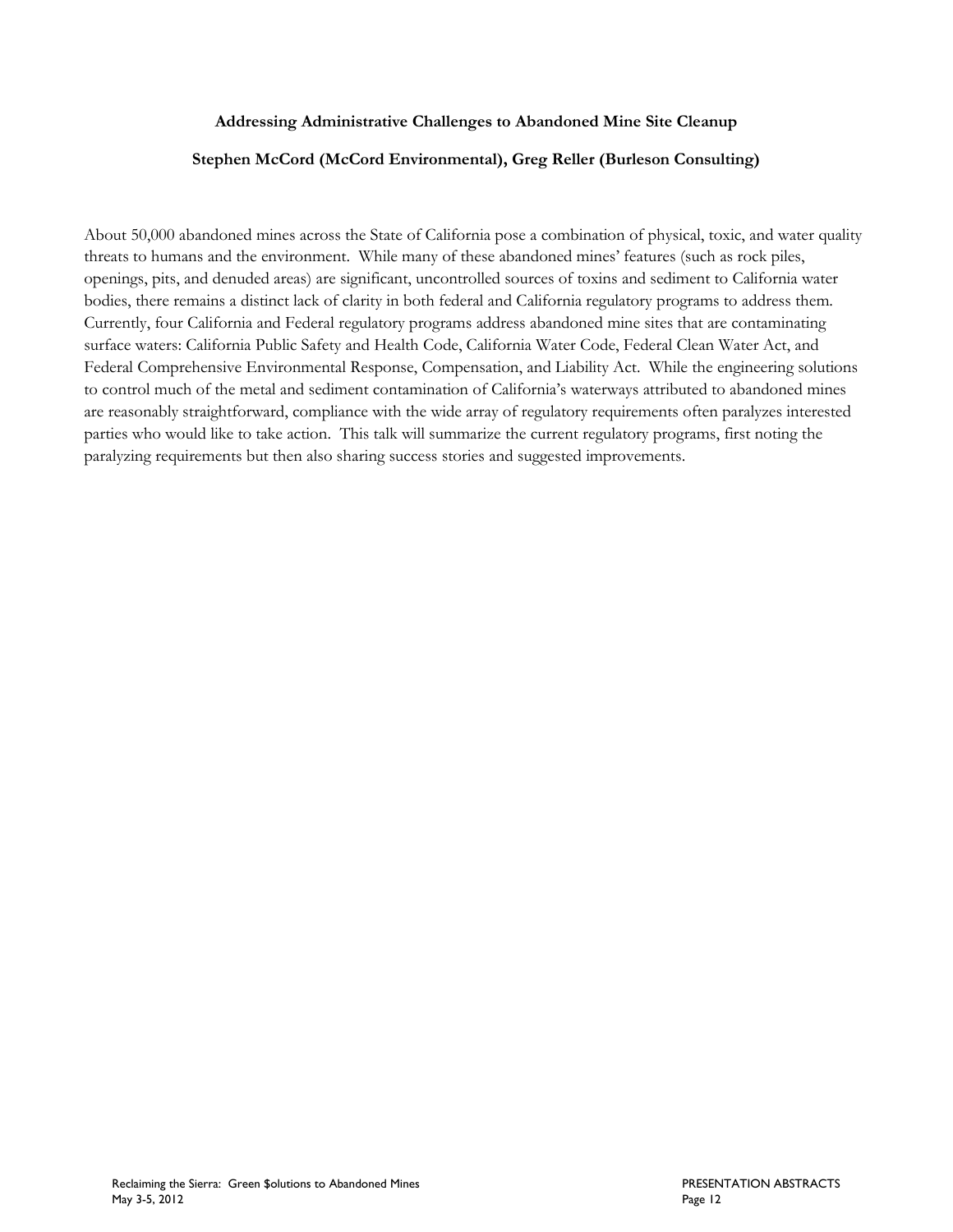#### **Alternative methods for the evaluation of arsenic bioavailability: Reclaiming mine-scarred lands while protecting human health**

#### **Valerie Mitchell, Ph.D. and Perry Myers**

Mitchell, V.L.<sup>1</sup>, Basta, N.T.<sup>2</sup>, Casteel, S.W.<sup>3</sup>, Myers, P.<sup>2</sup>

<sup>1</sup> California Department of Toxic Substances Control, 8800 Cal Center Drive, Sacramento, CA 95826

² School of Environment and Natural Resources, The Ohio State University, Columbus, OH 43210

³ Dept. of Veterinary Pathobiology, University of Missouri, Columbia, MO 65211

Abandoned Mine Lands in California are a major threat to human health and the environment and a challenge for Brownfields revitalization. Arsenic is the key chemical of concern at the majority of former gold mines in the California Mother Lode. Many of these former mining areas are now high growth areas within California's expanding population. Under current practices many sites are cleaned up to background due to arsenic's high cancer potency. However, it is known that frequently only a fraction of the arsenic in soil is bioavailable thus resulting in overly conservative cleanups. Alternative site-specific cleanup goals may be established upon completing expensive and time-consuming in vivo studies that estimate the relative bioavailability (RBA) of arsenic in a given soil. DTSC was awarded a Training, Research and Technical Assistance Grant from USEPA to identify and develop less expensive methods capable of predicting bioavailability of arsenic in soils from former mine sites. Utilization of these methods will potentially allow for more cost effective site evaluations and subsequent cleanups while continuing to be protective of human health and the environment. DTSC has partnered with Ohio State University, United States Geological Survey, Chapman University, and the University of Missouri to complete a study to accomplish this goal. A total of 25 soil samples were collected from the Empire Mine State Historic Park (EMSHP) region to assist in the development of these methods. Soils were homogenized and screened down to less than 250 um fractions and distributed to the investigative team for various analyses. The total arsenic content of these soil samples ranged from 15 to 12,095 mg/kg. Six of these 25 samples were identified as being of particular interest based on various criteria including total As content (302-12,041 mg/kg), predicted *in vitro* bioaccessibility (IVBA) (1.5-9.3%), and mineralogical content. These 6 soils were then analyzed using the *in vivo* method. RBA's ranged from 3.8 to 19.6%. IVBA as measured in a gastrointestinal model correlated with the RBA results but consistently under predicted the in vivo results. A five-step sequential chemical extraction technique was also utilized to estimate RBA. The arsenic liberated in the first 3 fractions combined ( $\Sigma$ F1-F3) consistently over estimated RBA while the first 2 fractions ( $\Sigma$ F1-F2) under predicted RBA. An intermediary step (F2.5) aimed at improving the accuracy of prediction of RBA is currently being developed. Six additional samples have been selected for in vivo analysis to be completed in the summer of 2012. The 12 total site samples, as well as catalogued samples from previous studies, will be used to refine the sequential chemical extraction technique and evaluate the efficacy of the method on soils from various mineralogical regimes. Results to date, progress on refining the in vitro analysis and what is planned for the next 12 months will be discussed during the session.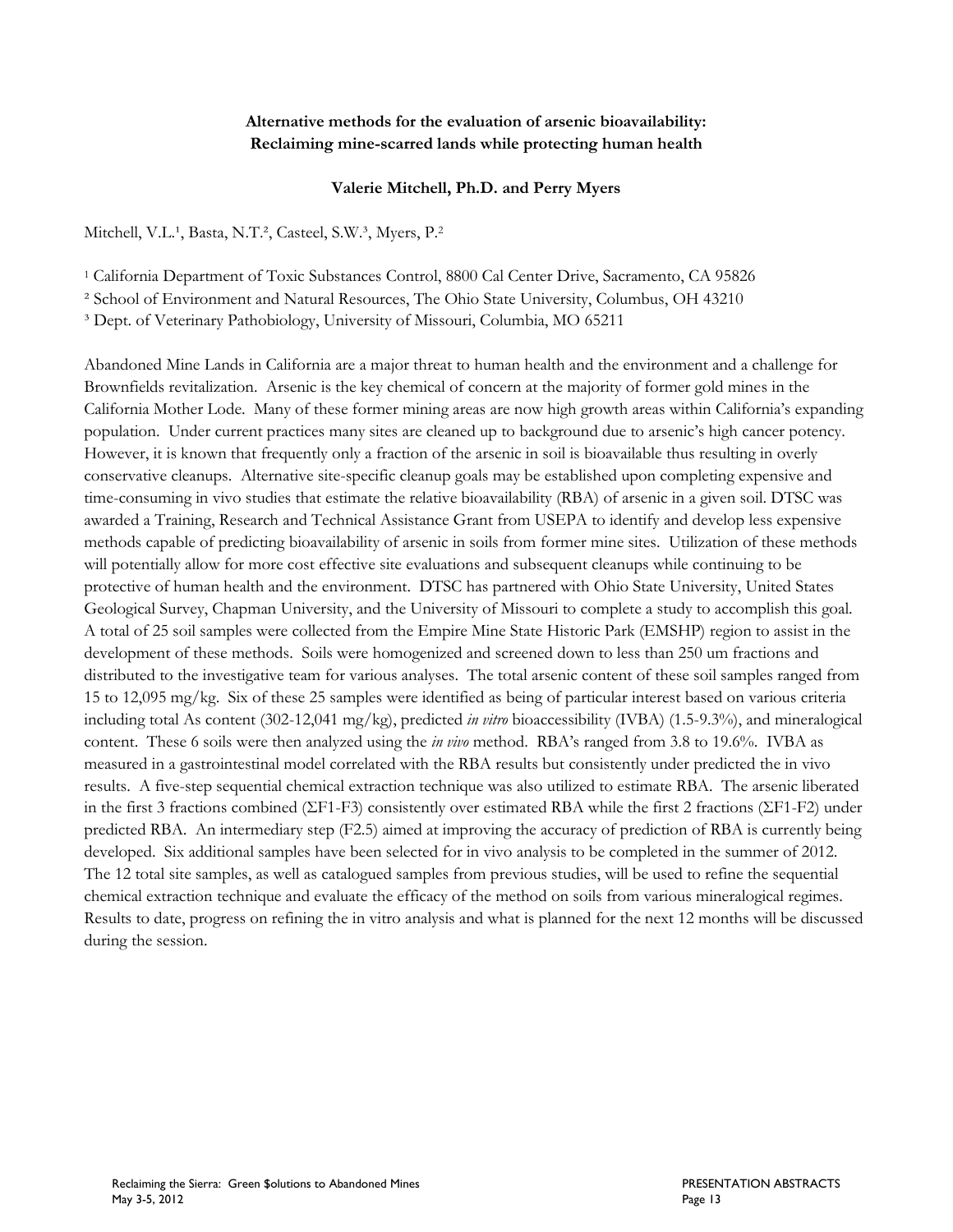#### **Fish and Dust: Two Studies on Exposure to Mining Toxins in the Gold Country**

#### **Carrie Monohan, Ph.D., Science Director, The Sierra Fund Nevada City, CA 95959**

Two pilot studies were conducted to assess the exposure potential to mining toxins that remain as a result of the Gold Rush, The Gold Country Angler Survey and The Gold Country Recreational Trails and Abandoned Mines Assessment.

#### *Gold Country Angler Survey*

Methyl mercury exposure and health hazard awareness of people fishing at mercury-contaminated water ways was determined based on responses to a standard interview. A total of 151 interviews were completed in 2009 and 2010 (Rollins Lake (33), Upper Scotts Flat (23), Camp Far West (21), Lake Englebright (17), Nimbus Dam (16), Lake Wildwood (15)). Over 90% of respondents reported eating fish that were caught by themselves or by someone they know. Approximately half (47%) the anglers interviewed planned to eat the fish they caught that day, and the majority of those (73%) planned to feed the fish to their families. Anglers often feed the fish they catch to children under the age of 18 (50%), women of child bearing age (54%) and, to a lesser extent, pregnant women in their household (6%). Mercury exposure calculations indicate that 9% of anglers interviewed consumed more mercury than state guidelines recommend. The maximum mercury exposure level from sport fish consumption calculated from the survey responses was 90 µg MeHg/day, more than four times the recommended safe level of 21µg MeHg/day.

#### *Gold Country Recreational Trails and Abandoned Mines Assessment*

Recreational trail layers were overlayed with known abandoned mine sites databases using GIS. Surface soil samples were taken from sites where trails went through or near (within 30 ft) abandoned mine sites. This pilot study identified contaminants of concern (COC) at popular recreation areas around Downieville, Nevada City, and Foresthill, CA. In the Downieville area, Saddleback Road had elevated levels of lead (max. 1,570 mg/kg), the Columbo Mine area had elevated levels of arsenic (max. 442 mg/kg), and Slug Canyon on the North Yuba Trail Extension also had elevated levels of arsenic (max. 439 mg/kg). In the Nevada City area, Banner Mountain Trail and mine waste above Little Deer Creek had elevated levels of arsenic (max. 4,050 mg/kg). In the Foresthill off-highway vehicle (OHV) designated recreation area, lead was at elevated levels in the Marall Chrome Mine (max. 4,790 mg/kg). In addition asbestos was detected at the Marall Chrome Mine pit and on the Loop 4 Trail (max. 40% chrysotile).

#### *Summary*

These results indicate that people are consuming locally-caught sport fish from mercury-contaminated water ways in amounts that exceed safe levels and that people may be exposed to elevated levels of heavy metals on dusty trails at popular recreation areas. Additional surveys and a comprehensive dust exposure study are recommended in addition to immediate posting of contaminated sites.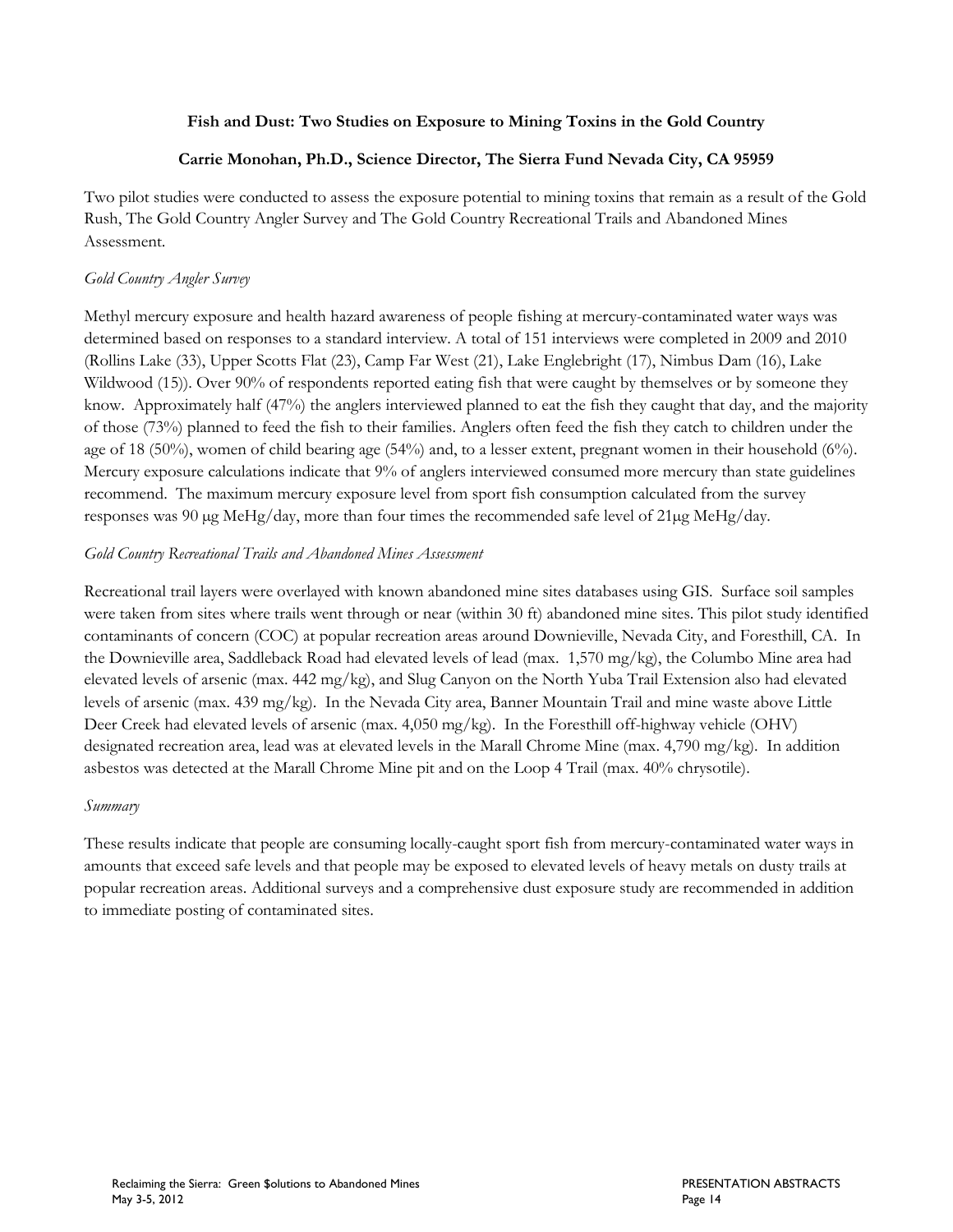#### **Mercury Health: Information on Mercury in the Environment and in the Human Body**

#### **Sherri Norris, Executive Director, California Indian Environmental Alliance**

California Indian Environmental Alliance (CIEA) is pleased to partner with The Sierra Fund to offer our "Mercury Health: Information on Mercury in the Environment and in the Human Body" at Reclaiming the Sierra 2012. California Indian Environmental Alliance (CIEA) staff has given mercury in the human body presentations and trainings since 2003.

This training provides a background on how mercury gets into waterbodies and, subsequently as methylmercury, into the fish that we eat. Participants will learn how to identify at risk patients, how to advise patients to reduce mercury in their bodies, and receive an overview of the wide variety of symptoms of mercury exposure.

Participants will receive a set of CIEA's peer-reviewed educational materials, developed to address the educational needs of high risk communities and pregnant women, developing fetuses, and children, who are most affected by mercury in the human body. These include CIEA's "Eating Fish Safely" brochures, "Mercury Health Toolkit," and available local fish advisory information.

This training is eligible for a maximum of 1.0 AMA PRA Category 1 Credits TM through CIEA's partnership with the Center for Occupational and Environmental Health, accredited by the Institute for Medical Quality/California Medical Association.

**Physicians**: The COEH Continuing Education Program is accredited by the Institute for Medical Quality/California Medical Association (IMQ/CMA) to provide continuing medical education for physicians. The COEH Continuing Education Program takes responsibility for the content, quality and scientific integrity of this CME activity.

The COEH Continuing Education Program designates *Mercury Health* for a maximum of 1 *AMA PRA Category 1 CreditsTM*. Physicians should only claim credit commensurate with the extent of their participation in the activity. This credit may also be applied to the CMA Certification in Continuing Medical Education.

**Nurses:** COEH Continuing Education Program is a provider approved by the California Board of Registered Nursing, Provider # 12983. Nurses may report 1.2 contact hours for this course.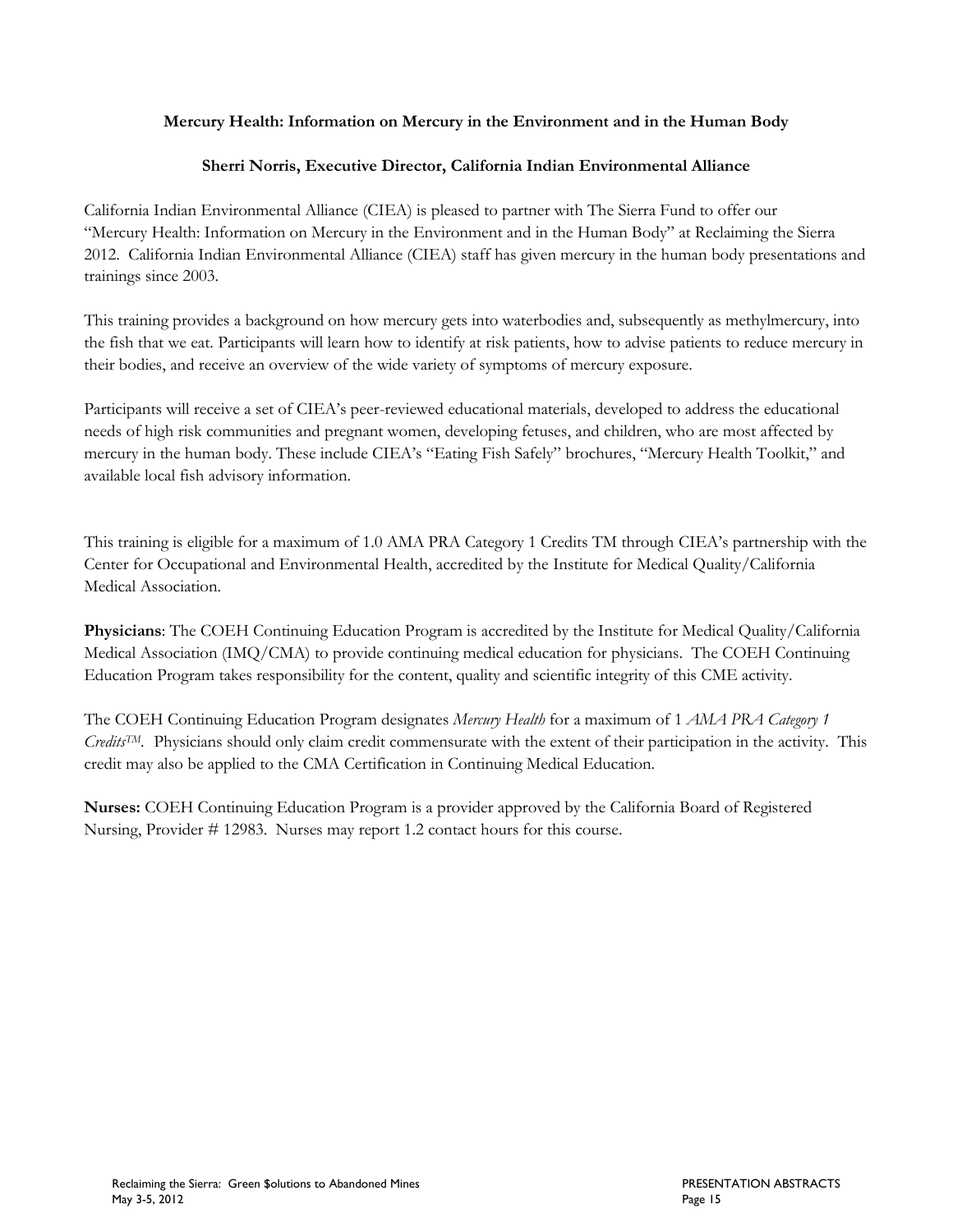#### **Leona Quarry Reclamation: Soil Treatments, Native Plant Revegetation and Five Years of Long-term Monitoring of a Formerly Severely Degraded Site**

Pat Reynolds, Associate Restoration Ecologist (H. T. Harvey & Associates)-Presenter Max Busnardo, Senior Associate Restoration Ecologist (H. T. Harvey & Associates)-Co-author

Leona Quarry in Oakland, California, operated from 1900 through the 1980's. Quarry activities created highly disturbed, steep and unstable slopes dominated by bare soils and invasive plant species. The approximately 40-acre quarried slope spans approximately 700 vertical feet and is a highly visible scar in the Oakland hills. interdisciplinary team of civil and geotechnical engineers, restoration ecologists and landscape architects worked collaboratively to design the reclamation. The design goals included slope stabilization, soil preparation to facilitate native plant establishment, and revegetation in an effort to restore native plant-dominated coastal sage scrub, chaparral, and oak woodland.

Following a 3-year pilot revegetation program, H. T. Harvey & Associates prepared revegetation plans for the main quarry that incorporated lessons learned from the pilot program. The soil amendment approach was designed to create soil conditions similar to nearby undisturbed reference sites.. Different soil treatment approaches were required for cuts and fills. Due to stability concerns, soil amendments could not be directly incorporated into the cut slopes and were applied to the soil surface via hydroseed equipment. Individual planting holes within cut slopes were backfilled with on-site amended topsoil. Soil amendments were directly incorporated throughout the fill slopes. The revegetation methods included hydroseeding of native shrubs and herbaceous vegetation over the entire site and container plant installation over approximately 40% of the site.

Five years of vegetation monitoring has shown high plant survival, high and increasing cover of native tree and shrub species and increasing average tree heights. Fill slopes had more vegetative cover than cut slopes. Similarly, seed recruitment created more vegetative cover than container plantings. Several biotic factors negatively affected plant establishment, particularly non-native plant invasion and deer browse. Good vegetation maintenance coupled with close coordination with monitoring results and maintenance activities, played a key role in facilitating native habitat establishment.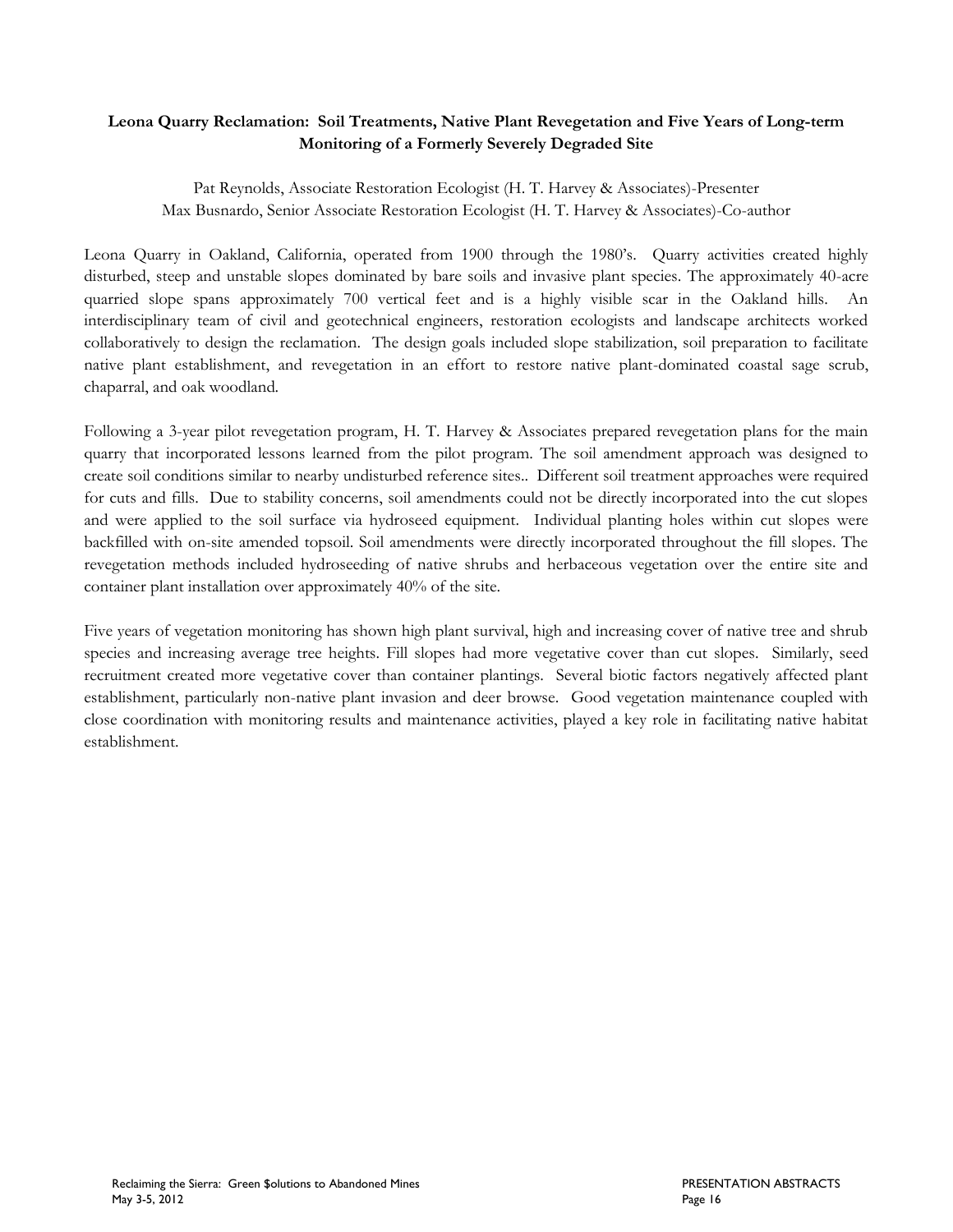#### **Reclamation of Spenceville Copper Mine**

#### **Stephen Reynolds**

Stephen Reynolds, Senior Engineering Geologist California Geological Survey 801 K Street, Suite 1324 Sacramento, CA 95814 916-322-6968 Stephen.Reynolds@ conservation.ca.gov

The abandoned Spenceville copper mine is located in western Nevada County California, within California Department of Fish and Game's (DFG) Spenceville Wildlife Area. The mine reclamation was a unique and successful blending of multiple government and private-sector entities collaborating to eliminate a significant environmental and safety hazard while enhancing recreational opportunities on public lands. DFG chose to pursue performance standards for the reclamation contract. This approach required DFG provide real-time on-site expertise for project management. In addition, it required contractors be capable of real-time adaptations to changing conditions. DFG chose a team of small firms and experts from government agencies.

The 10-acre site encompassed 60,000 cubic yards of mine waste, and a one-half acre water-filled mine pit. The mine pit contained 71/2 million gallons of pH 2.5 acid mine drainage. Surface water runoff from the waste piles and ground-water seepage through the pit resulted in an on-going discharge of AMD to tributaries of Bear River. AMD contained high concentrations of copper, zinc, iron, and aluminum, toxic to aquatic life, contributed to general watershed degradation.

The reclamation included the innovative use of sugar-beet processing waste to treat mine waste. Treated mine waste was used to backfill the mine pit. A multi-stage system was used for treatment of the mine-pit AMD. Treated AMD was used to irrigate wildlife fodder. Geomorphic-based protocol was used to define final site contours. The project also included construction of 800 feet of new stream channel based upon geomorphic design. Five years of quarterly post-reclamation water quality monitoring. The project received regulatory certification in 2008.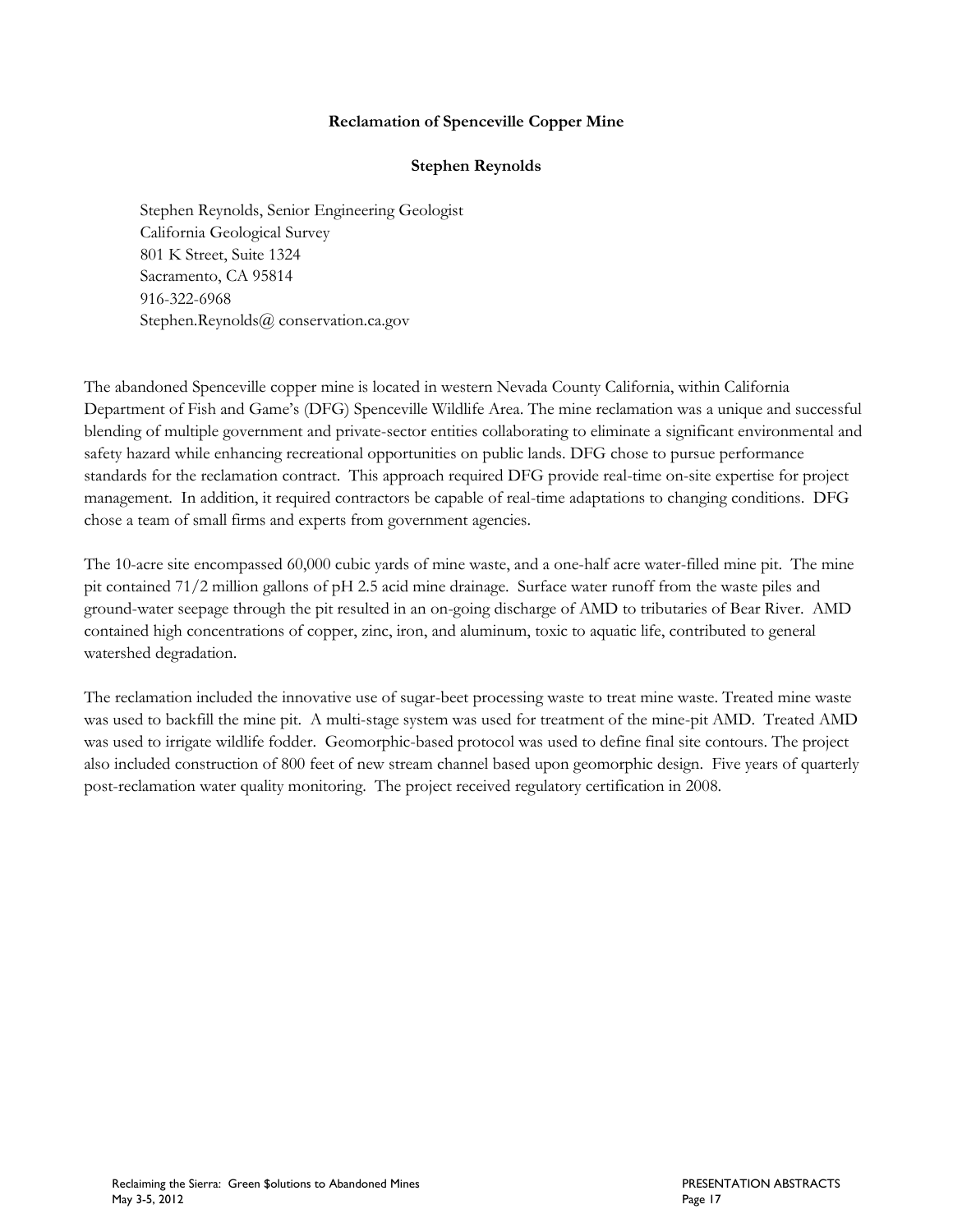#### **The Mining Law of 1872: the Mark of a 140-Year-Old Law on the California Landscape**

#### **Elyssa Rosen, Pew Campaign for Responsible Mining**

In 1969, the late and legendary U.S. Interior Secretary Stewart Udall, when he left the cabinet, wrote, "After eight years in this office, I have come to the conclusion that the most important piece of unfinished business on the nation's resource agenda is the complete replacement of the Mining Law of 1872." More than four decades later, this 19th-century relic stubbornly remains on the books, at a high cost to America's environment and its taxpayers. In our modern era, the industry that mines gold, uranium and other hardrock minerals on America's public lands still operates under a law largely unchanged since it was signed by President Ulysses S. Grant to encourage development of the frontier. Today global industries do not compensate taxpayers for what the Congressional Budget Office estimates is \$ 2.4 billion worth of precious metals taken each year from public lands in the West, and leave the high cost of cleanup. This talk will trace the history of efforts to reform the Mining Law of 1872, compare it to policies that regulate other mineral development, and describe how this antiquated law impacts the California landscape.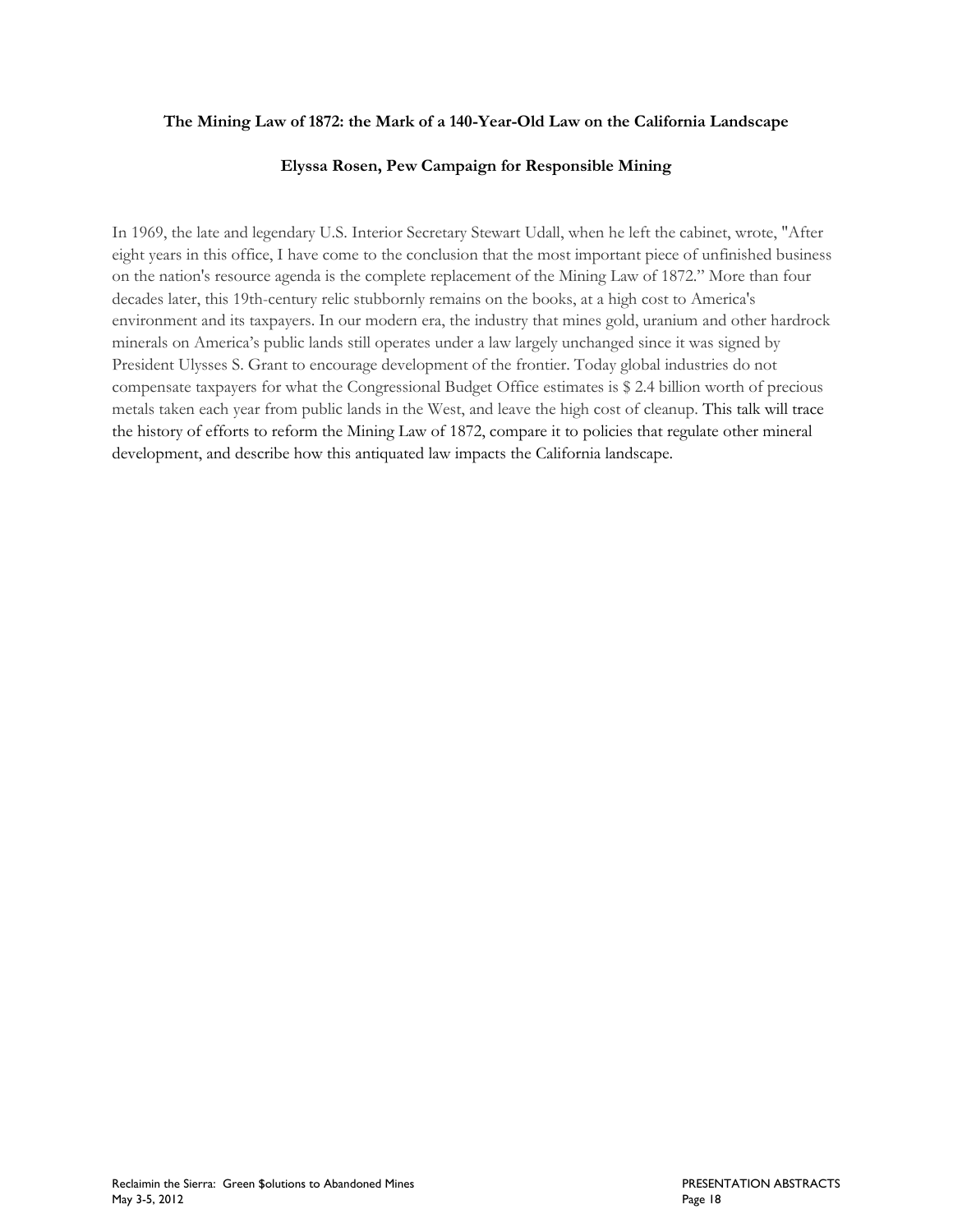#### **Semi-Passive Bioreactors for Treatment of Acid Mine Drainage**

#### **Timothy Tsukamoto, PhD.**

TKT Consulting, LLC 2050 Driscoll Dr Reno, NV 89509 tkttim@gmail.com

The use of sulfate-reducing bioreactors to treat acid mine drainage has advantages over active treatment technologies due to the passive to semi-passive nature of the treatment. These semi-passive sulfate-reducing bioreactors utilized sulfate-reducing bacteria which consume ethanol to reduce sulfate to sulfide and precipitate metals as metal-sulfides. Because alcohols do not freeze under normal site conditions, this carbon and energy source can be gravity fed or pumped to supply the bacteria continuously throughout the year. A rock matrix with large pore spaces is utilized in conjunction with a flushing mechanism to reduce the chance of plugging and short circuiting within the bioreactor. In addition, the majority of the metals are removed outside of the bioreactor. Treated water, laden with sulfide is mixed with untreated water in a settling pond where the metals are removed. Water, essentially free of metals, is then passed through the bioreactor where sulfate-reduction and sulfide generation occurs. This system is less active than conventional lime treatment and can operate for longer periods of time without replacement of the matrix when compared to traditional passive bioreactors. This system was developed at the Leviathan Mine, Alpine County California, located in a remote site approximately 7000 ft elevation on the eastern slope of the Sierra Nevada Mountains. The largest and newest semi-passive bioreactor is located at the Nacimiento Mine in New Mexico.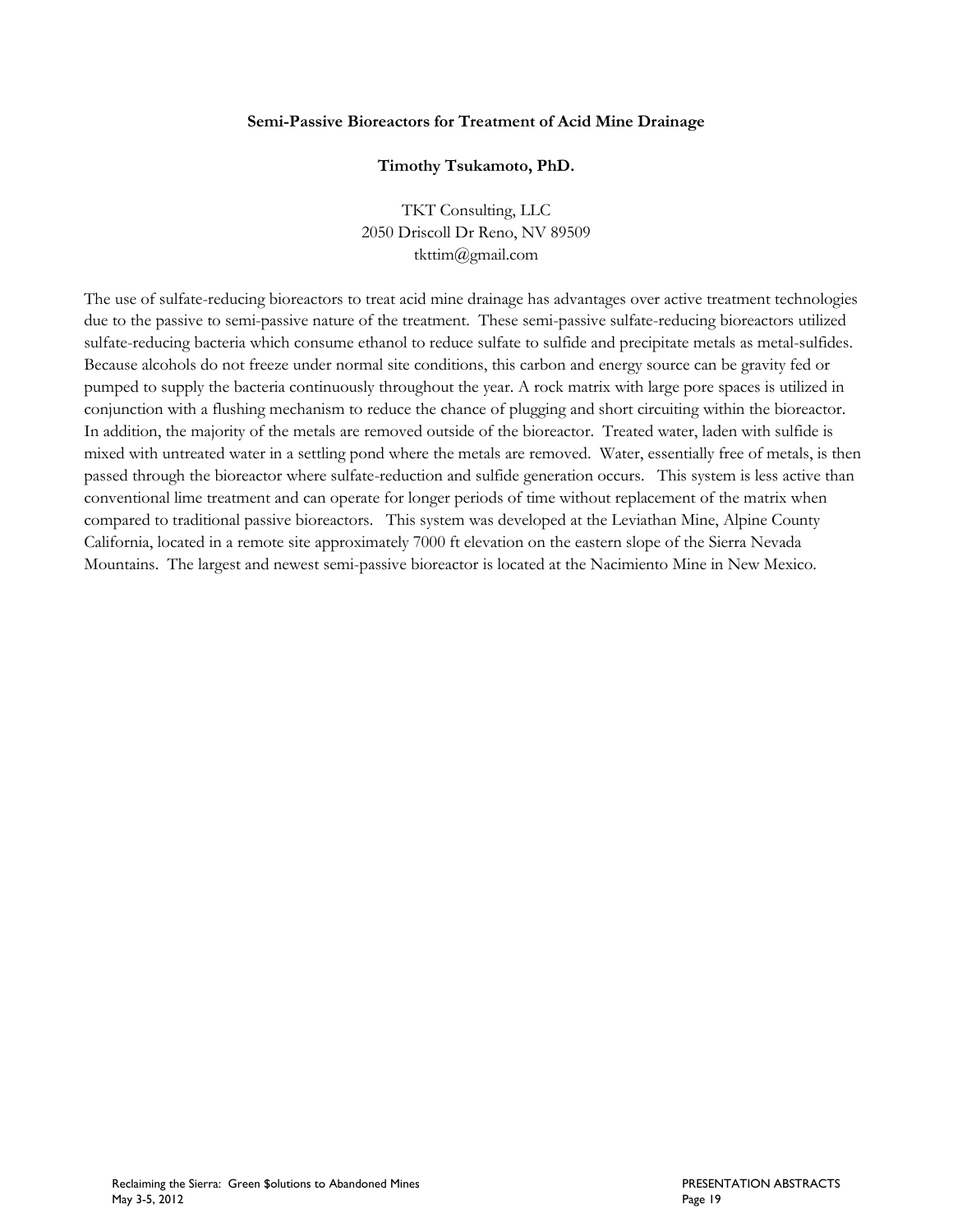#### **Marrall Chrome Mine Preliminary Assessment/Site Inspection (PA/SI), Tahoe National Forest**

#### **Weaver, R.S.**

U.S. Forest Service, 631 Coyote Street, Nevada City, CA 95959

The Forest Service, an agency within the U.S. Department of Agriculture, is currently investigating the release of hazardous substances at the Marrall Chrome Mine on located on Tahoe National Forest lands in Placer County, California.

The Marall Chrome Mine is a former open pit chromium mine that consists of an open excavation and a tailings pile. The entire pit is excavated in ultramafic rock and serpentine outcroppings are visible throughout the pit. The area surrounding the mine pit also contains serpentine rock outcrops. Naturally-occurring asbestos (NOA) in the form of chrysotile has been detected in samples in mine pit and surrounding area. The site is currently in an active OHV recreation area with trails used for ATVs and dirt bikes. The mine pit is also used for target shooting.

This site was identified in the report "Gold Country Recreational Trails and Abandoned Mines Assessment" released by The Sierra Fund on June 22, 2010. In the report, The Sierra Fund raised potential public health concerns regarding the Site as a result of the presence of elevated concentrations of chromium, lead and chrysotile asbestos in the soils and mine pit and surrounding area.

In response to these findings, the Forest Service contracted with Tetra Tech EMI, Inc. to conduct a preliminary assessment/site inspection (PA/SI) under the Comprehensive Environmental Response, Compensation, and Liability Act (CERCLA) for the Marall Chrome Mine. The purpose of which was to define the nature and extent of any contamination that may be present, the potential exposure threat to human health and the environment, and whether a response action under CERCLA is warranted.

Tetra Tech collected soil, tailings, sediment, and surface water samples to identify potential release areas, evaluate whether a release of hazardous substances has occurred, assess potential risk to human and ecological receptors, and assess potential threats to water quality. All samples were analyzed for total metals, and select samples were analyzed for asbestos and dissolved metals through waste extraction testing. The following areas were identified by the Forest Service for assessment:

- Roads and Trails
- Mine Pit and Tailings
- Mine Pit Drainage Channel and Pagge Creek

Potential risks to human health and ecological receptors were evaluated by comparing concentrations of metals in solid matrix samples to federally accept screening criteria that is used to evaluate metals at Abandoned Mine lands.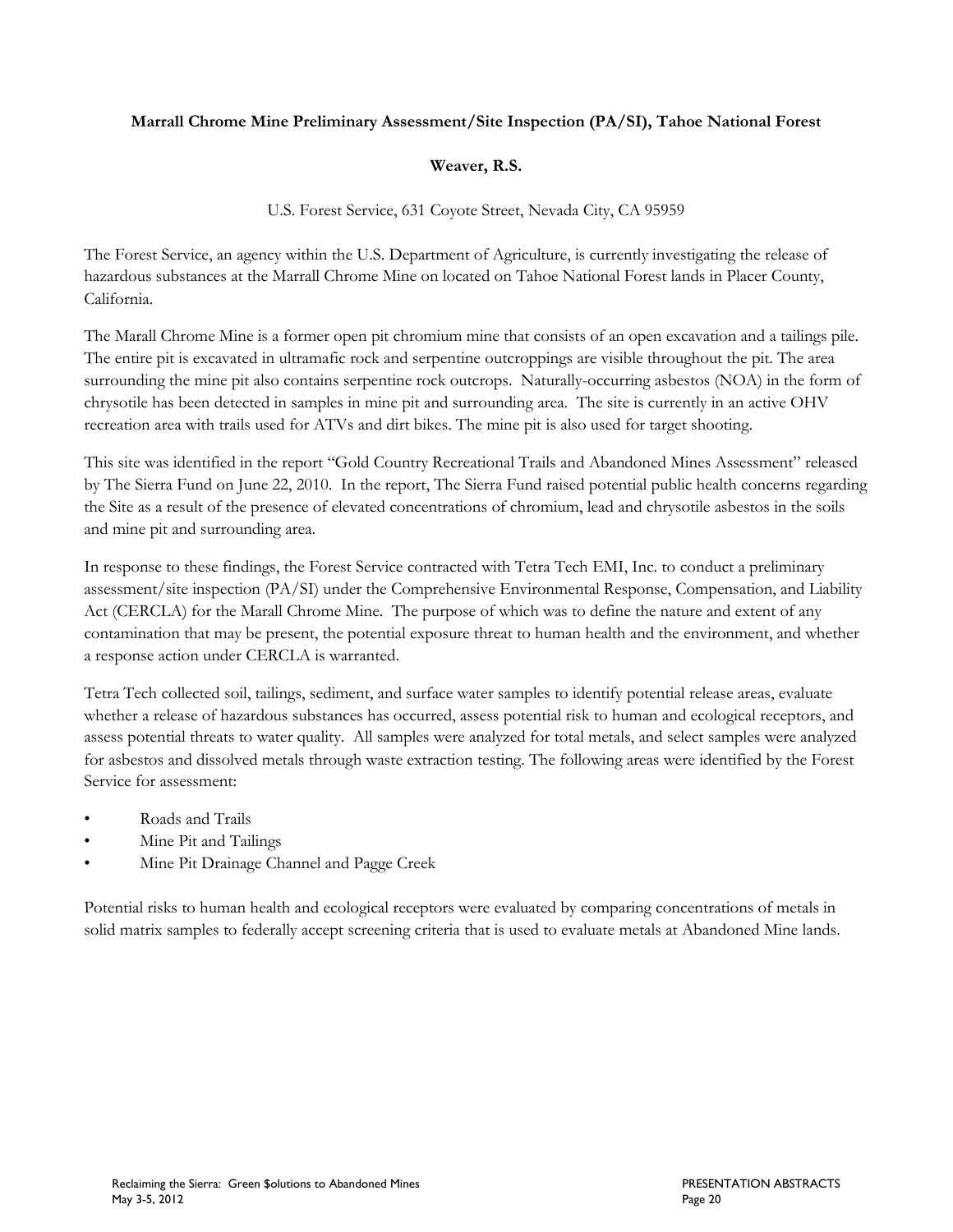#### **Transport of mercury past a recreational dam on Deer Creek in Nevada County, California**

#### **Justin Wood, Sierra Streams Institute**

Deer Creek is impacted by a century and a half of gold mining, development, water management, and agriculture. A study of the means and extent of downstream transport of mercury past Lake Wildwood dam, a recreational dam on Deer Creek, was completed in 2012, the result of a long collaboration with the Lake Wildwood Association. The study investigated the hypothesis that mercury is being transported past the dam trapped in a sediment/organic matter complex, during storms and the periodic reservoir release. The project consisted of collection and analysis of water samples during winter storms in 2008-2011 and during the periodic release conducted in 2008 and 2011. These data were combined with flow data collected downstream of Lake Wildwood to calculate the amount of mercury leaving the reservoir and the watershed during high flow events. A significant element of the project was collaboration with Lake Wildwood to make modifications to the management of the release so that the health of the downstream creek, which hosts spawning salmon, is protected. During the October 2008 release, total transport of mercury was 9g of mercury directly below the reservoir and 13.5g of mercury 3.35 miles downstream of the reservoir, a mile from the Yuba River confluence. Peak flows showed an average of 0.03g/hr of mercury transport, with a maximum of 0.23g/hr. Composition of transported material bound to the mercury was 40-70% sediment, with the remainder presumed to be organic matter, including algae. Management practices during the 2011 release were modified from the 2008 release strategy, most notably the duration of the release which was reduced from 17 days to 8 days. Hydrological and water quality data analysis is in progress to determine which practices are most beneficial to salmon and to downstream watersheds, and to guide future releases.